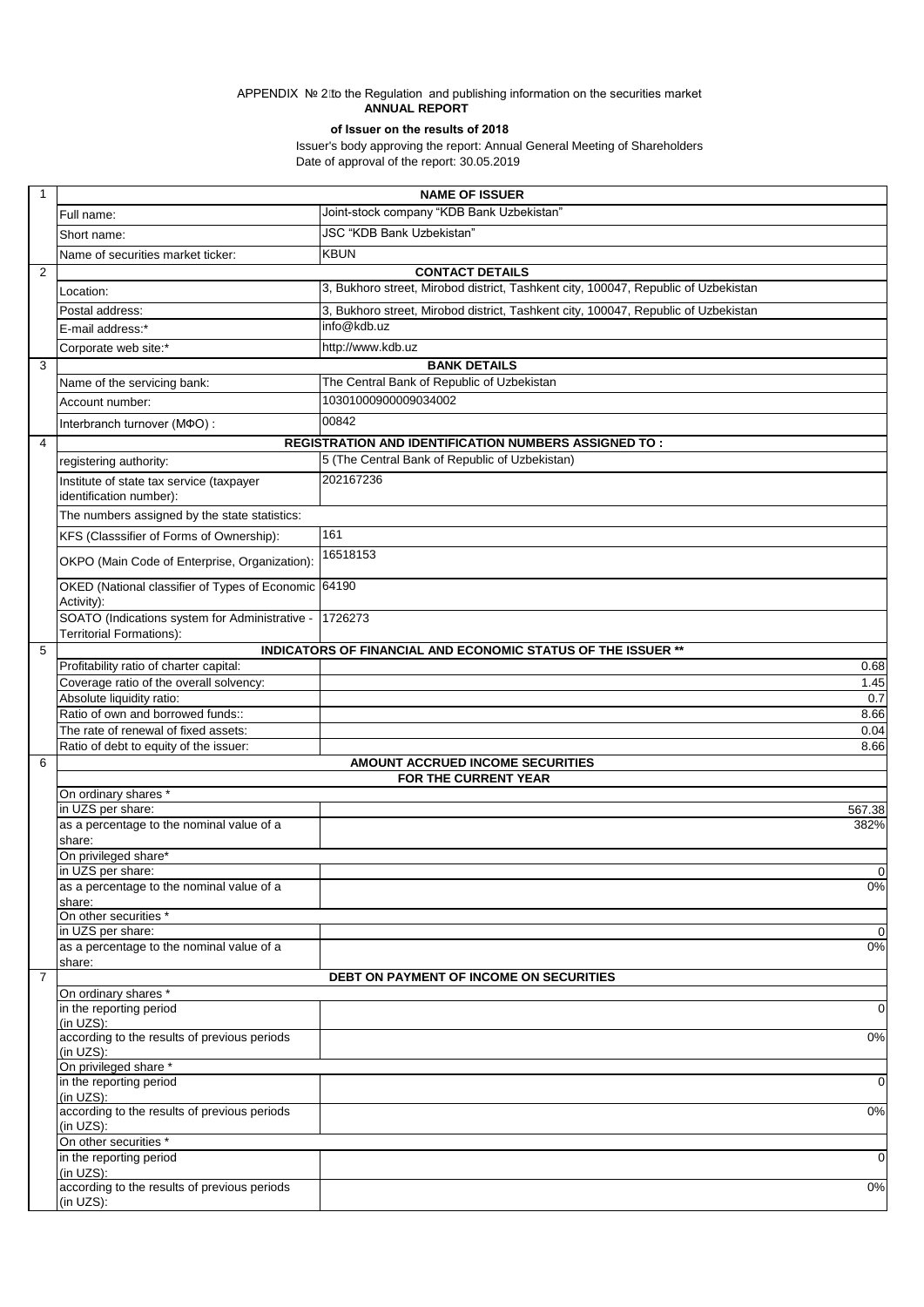| 8 | CHANGES IN THE LIST OF THE SUPERVISORY BOARD, THE REVISION COMMISSION OR EXECUTIVE BODY |                  |                  |                                      |                                                                      |                                                                |                       |
|---|-----------------------------------------------------------------------------------------|------------------|------------------|--------------------------------------|----------------------------------------------------------------------|----------------------------------------------------------------|-----------------------|
|   |                                                                                         | Date of change   |                  | Full name                            | <b>Position</b>                                                      | <b>Issuer making decision</b>                                  | Elected (appointed) / |
|   |                                                                                         | Date of decision | Date of starting |                                      |                                                                      |                                                                | removed from the list |
|   | Nº                                                                                      |                  | duty             |                                      |                                                                      |                                                                | (fired, expiry of the |
|   |                                                                                         |                  |                  |                                      |                                                                      |                                                                | term of duty)         |
|   |                                                                                         |                  |                  |                                      | General Manager of                                                   |                                                                |                       |
|   | 1                                                                                       | 28.02.2018       | 28.02.2018       | Lee Byung Ho                         | <b>International Business</b>                                        | <b>Extraordinary General</b><br>Meeting of Shareholders        | Removed from the list |
|   |                                                                                         |                  |                  |                                      | Department ("KDB"), SB                                               |                                                                |                       |
|   |                                                                                         |                  |                  |                                      | Head of International                                                | <b>Extraordinary General</b>                                   |                       |
|   | 2                                                                                       | 28.02.2018       | 28.02.2018       | Cho Seung Hyun                       | <b>Business Division</b>                                             | Meeting of Shareholders                                        | Elected (appointed)   |
|   |                                                                                         |                  |                  |                                      | ("KDB"), SB<br>General Manager of                                    |                                                                |                       |
|   | 3                                                                                       | 28.02.2018       | 28.02.2018       | Min In Hwan                          | <b>International Business</b>                                        | <b>Extraordinary General</b>                                   | Elected (appointed)   |
|   |                                                                                         |                  |                  |                                      | Department ("KDB"), SB                                               | Meeting of Shareholders                                        |                       |
|   |                                                                                         |                  |                  |                                      | <b>Head of Global Network</b>                                        |                                                                |                       |
|   | 4                                                                                       | 28.02.2018       | 28.02.2018       | Kim Joong Gon                        | Team, International Business                                         | <b>Extraordinary General</b>                                   | Elected (appointed)   |
|   |                                                                                         |                  |                  |                                      | Department                                                           | Meeting of Shareholders                                        |                       |
|   |                                                                                         |                  |                  |                                      | ("KDB"), SB                                                          |                                                                |                       |
|   |                                                                                         |                  |                  |                                      | Head of Risk Management<br>Planning Team, Risk                       | <b>Extraordinary General</b>                                   |                       |
|   | 5                                                                                       | 28.02.2018       | 28.02.2018       | Kim Kook Jong                        | Management Department                                                | Meeting of Shareholders                                        | Elected (appointed)   |
|   |                                                                                         |                  |                  |                                      | ("KDB"), SB                                                          |                                                                |                       |
|   |                                                                                         |                  |                  |                                      | First Deputy Chairman of the                                         |                                                                |                       |
|   | 6                                                                                       | 28.02.2018       | 28.02.2018       | Saydullaev Nodirbek<br>Narzullaevich | Management Board, NBU                                                | <b>Extraordinary General</b><br>Meeting of Shareholders        | Elected (appointed)   |
|   |                                                                                         |                  |                  |                                      | (SB)                                                                 |                                                                |                       |
|   |                                                                                         |                  |                  |                                      | Head of International                                                |                                                                |                       |
|   | 7                                                                                       | 27.04.2018       | 27.04.2018       | Cho Seung Hyun                       | <b>Business Division</b>                                             | Supervisory Board                                              | Elected (appointed)   |
|   |                                                                                         |                  |                  |                                      | ("KDB"),SB                                                           |                                                                |                       |
|   |                                                                                         |                  |                  |                                      | <b>Head of Global Strategy</b>                                       |                                                                |                       |
|   | 8                                                                                       | 28.02.2018       | 28.02.2018       | So Hotae                             | Team, International<br><b>Business Department ("KDB")</b>            | <b>Extraordinary General</b>                                   | Removed from the list |
|   |                                                                                         |                  |                  |                                      | Revision commission                                                  | <b>Meeting of Shareholders</b>                                 |                       |
|   |                                                                                         |                  |                  |                                      |                                                                      |                                                                |                       |
|   |                                                                                         |                  |                  |                                      | Deputy General                                                       |                                                                |                       |
|   |                                                                                         |                  |                  |                                      | Manager of Global                                                    |                                                                |                       |
|   | 9                                                                                       | 28.02.2018       | 28.02.2018       | Park Min Su                          | Network Team,<br><b>International Business</b>                       | <b>Extraordinary General</b><br><b>Meeting of Shareholders</b> | Removed from the list |
|   |                                                                                         |                  |                  |                                      | Department ("KDB"), Revision                                         |                                                                |                       |
|   |                                                                                         |                  |                  |                                      | commission                                                           |                                                                |                       |
|   |                                                                                         |                  |                  | Mukhammadiev                         | Head of Accounting and                                               |                                                                |                       |
|   | 10                                                                                      | 28.02.2018       | 28.02.2018       | Akhror                               | <b>Control Department "Turon</b>                                     | <b>Extraordinary General</b>                                   | Removed from the list |
|   |                                                                                         |                  |                  | Abdimuradovich                       | Bank", Revision commission                                           | Meeting of Shareholders                                        |                       |
|   |                                                                                         |                  |                  |                                      |                                                                      |                                                                |                       |
|   |                                                                                         |                  |                  |                                      | <b>Head of Global Strategy</b>                                       |                                                                |                       |
|   | 11                                                                                      | 28.02.2018       | 28.02.2018       | Ko Sang Pil                          | <b>Team, International Business</b>                                  | <b>Extraordinary General</b>                                   | Elected (appointed)   |
|   |                                                                                         |                  |                  |                                      | Department ("KDB"), Revision   Meeting of Shareholders<br>commission |                                                                |                       |
|   |                                                                                         |                  |                  |                                      |                                                                      |                                                                |                       |
|   |                                                                                         |                  |                  |                                      | Deputy General Manager of                                            |                                                                |                       |
|   | 12                                                                                      | 28.02.2018       | 28.02.2018       | Shin Ji Hoon                         | Global Network Team,<br><b>International Business</b>                | <b>Extraordinary General</b>                                   | Elected (appointed)   |
|   |                                                                                         |                  |                  |                                      | Department ("KDB"), Revision                                         | Meeting of Shareholders                                        |                       |
|   |                                                                                         |                  |                  |                                      | commission                                                           |                                                                |                       |
|   |                                                                                         |                  |                  |                                      | Head of Part on Monitoring of                                        |                                                                |                       |
|   |                                                                                         |                  |                  | <b>Ruziev Nodir</b>                  | Incomes of the Bank,                                                 | <b>Extraordinary General</b>                                   |                       |
|   | 13                                                                                      | 28.02.2018       | 28.02.2018       | Karimjonovich                        | Accounting and Finance                                               | Meeting of Shareholders                                        | Elected (appointed)   |
|   |                                                                                         |                  |                  |                                      | Department "Turon Bank"<br>(Revision commission)                     |                                                                |                       |
|   |                                                                                         |                  |                  |                                      |                                                                      |                                                                |                       |
|   |                                                                                         |                  |                  |                                      | <b>Head of Global Strategy</b>                                       |                                                                |                       |
|   | 14                                                                                      | 06.11.2018       | 06.11.2018       | Ko Sang Pil                          | <b>Team, International Business</b>                                  | <b>Extraordinary General</b>                                   | Removed from the list |
|   |                                                                                         |                  |                  |                                      | Department ("KDB"), Revision<br>commission                           | <b>Meeting of Shareholders</b>                                 |                       |
|   |                                                                                         |                  |                  |                                      |                                                                      |                                                                |                       |
|   |                                                                                         |                  |                  |                                      | <b>Head of Global Strategy</b>                                       |                                                                |                       |
|   |                                                                                         |                  |                  |                                      | Team, International Business                                         | <b>Extraordinary General</b>                                   |                       |
|   | 15                                                                                      | 06.11.2018       | 06.11.2018       | Suh, Jung-il                         | Department, KDB (Revision                                            | Meeting of Shareholders                                        | Elected (appointed)   |
|   |                                                                                         |                  |                  |                                      | commission)                                                          |                                                                |                       |
|   |                                                                                         |                  |                  |                                      | Chairman of the Management                                           |                                                                |                       |
|   | 16                                                                                      | 31.01.2018       | 31.01.2018       | In Joo Kim                           | Board                                                                | <b>Supervisory Board</b>                                       | Elected (appointed)   |
|   | 17                                                                                      | 31.01.2018       | 31.01.2018       | Kulmatov Akbar                       | Deputy Chairman (MB)                                                 | <b>Supervisory Board</b>                                       | Elected (appointed)   |
|   |                                                                                         |                  |                  | Rashidovich                          |                                                                      |                                                                |                       |
|   | 18<br>19                                                                                | 31.01.2018       | 31.01.2018       | Seong Yeob Oh                        | Managing Director (MB)                                               | <b>Supervisory Board</b>                                       | Elected (appointed)   |
|   |                                                                                         | 31.01.2018       | 31.01.2018       | Jwa Jin Kim                          | Executive Director (MB)                                              | Supervisory Board                                              | Elected (appointed)   |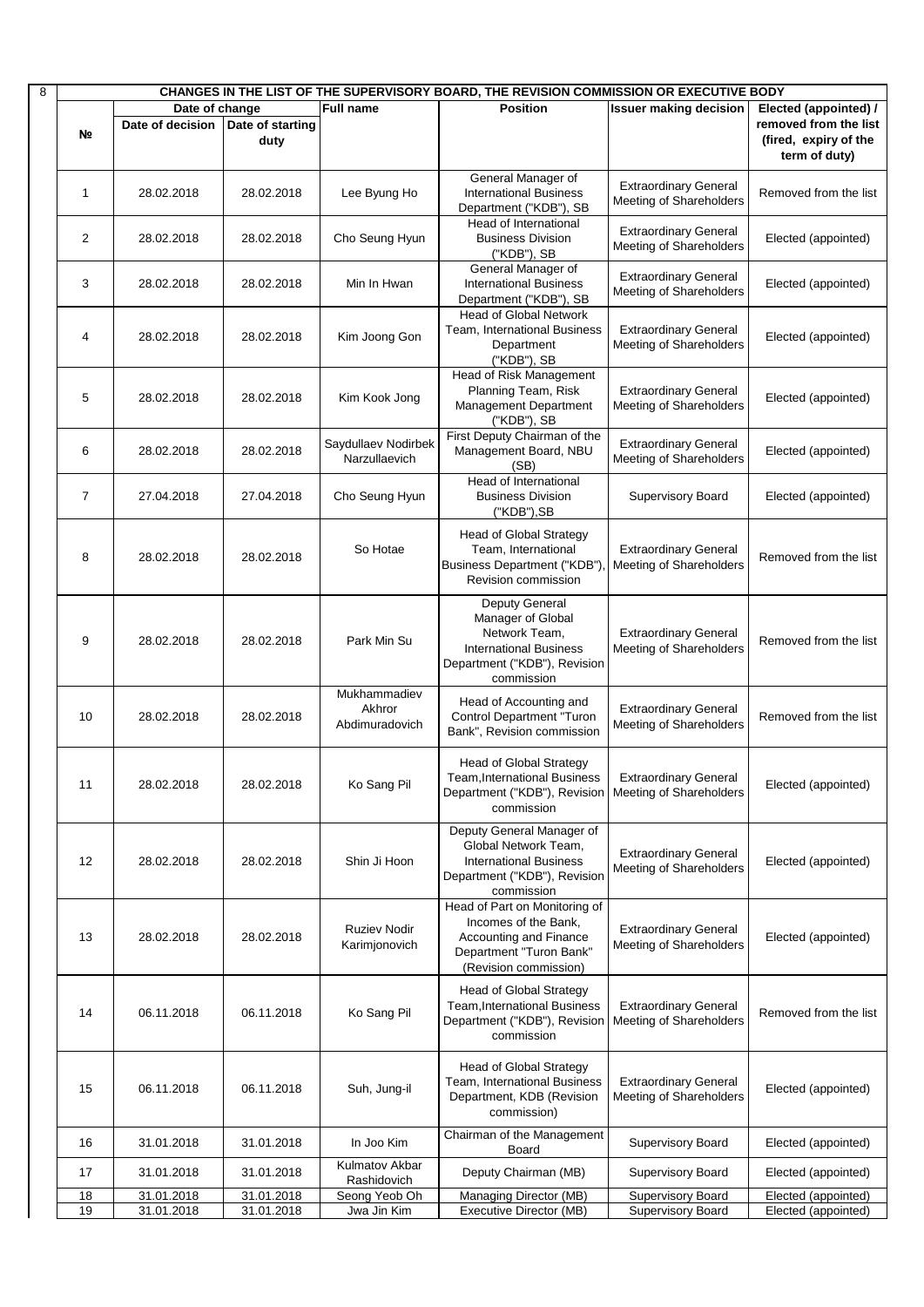|    | 20                 | 31.01.2018                                 | 31.01.2018 | Heung Jun Kim                          | Executive Director (MB)                                               | Supervisory Board            | Elected (appointed)    |
|----|--------------------|--------------------------------------------|------------|----------------------------------------|-----------------------------------------------------------------------|------------------------------|------------------------|
|    |                    |                                            |            |                                        |                                                                       |                              |                        |
|    | 21                 | 31.01.2018                                 | 31.01.2018 | In Kee Rhee                            | Executive Director (MB)                                               | Supervisory Board            | Elected (appointed)    |
|    |                    |                                            |            | Savdakhmedov                           |                                                                       |                              |                        |
|    | 22                 | 31.01.2018                                 | 31.01.2018 | Saydmakhmud                            | Chief Operating Officer (MB)                                          | <b>Supervisory Board</b>     | Elected (appointed)    |
|    |                    |                                            |            | Saydmamurovich                         |                                                                       |                              |                        |
|    |                    |                                            |            | Juraev Abror                           |                                                                       |                              |                        |
|    | 23                 | 31.01.2018                                 | 31.01.2018 | Baxshillaevich                         | Chief Accountant (MB)                                                 | <b>Supervisory Board</b>     | Elected (appointed)    |
|    |                    |                                            |            | Rakhmanberdiev                         |                                                                       |                              |                        |
|    |                    |                                            |            |                                        |                                                                       |                              |                        |
|    | 24                 | 31.01.2018                                 | 31.01.2018 | Gayrat                                 | Head of Legal (MB)                                                    | <b>Supervisory Board</b>     | Elected (appointed)    |
|    |                    |                                            |            | Abduganievich                          |                                                                       |                              |                        |
|    |                    |                                            |            |                                        | Chairman of the Management                                            | <b>Extraordinary General</b> |                        |
|    | 25                 | 28.02.2018                                 | 31.01.2018 | In Joo Kim                             | Board                                                                 | Meeting of Shareholders      | Elected (appointed)    |
|    |                    |                                            |            |                                        |                                                                       |                              |                        |
|    | 26                 | 28.08.2018                                 | 28.08.2018 | Jwa Jin Kim                            | Executive Director (MB)                                               | Supervisory Board            | Removed from the list  |
|    | 27                 | 28.08.2018                                 | 28.08.2018 | Park Hyun Uk                           | Executive Director (MB)                                               | <b>Supervisory Board</b>     | Elected (appointed)    |
| 9  |                    |                                            |            |                                        | ADDITIONAL INFORMATION ABOUT ISSUED SECURITIES IN THE CURRENT YEAR*** |                              |                        |
|    |                    |                                            |            |                                        |                                                                       |                              |                        |
|    |                    | Issuer body taking the decision on issue:  |            | <b>General Meeting of Shareholders</b> |                                                                       |                              |                        |
|    | Type of security:  |                                            |            | Registered ordinary share              |                                                                       |                              |                        |
|    |                    | Quantity and volume in soums of shares:    |            |                                        | 419,305,600 pcs 62,321,391,328.00 soums                               |                              |                        |
|    |                    | The nominal value of one share:            |            | 148.63 soums                           |                                                                       |                              |                        |
|    |                    | State registration date:                   |            | 10.08.2018                             |                                                                       |                              |                        |
|    |                    | Number of state registration of the issue: |            | P0200-7                                |                                                                       |                              |                        |
|    |                    | Method of placement and term:              |            | closed / 60 days                       |                                                                       |                              |                        |
|    |                    |                                            |            |                                        |                                                                       |                              |                        |
|    | Date of placement: |                                            |            | 28.06.2018                             |                                                                       |                              |                        |
|    | End of placement:  |                                            |            | 26.08.2018                             |                                                                       |                              |                        |
| 10 |                    |                                            |            |                                        | SUBSTANTIAL FACTS IN THE ISSUER'S ACTIVITIES FOR THE FINANCIAL YEAR   |                              |                        |
|    |                    | Name of substantial facts                  |            | Number of                              | Date of substantial fact                                              |                              | Date of publication of |
|    | Nº.                |                                            |            | substantial facts                      |                                                                       |                              | substantial fact       |
|    |                    | One-time decrease in the value of          |            |                                        |                                                                       |                              |                        |
|    | 1                  |                                            |            | 18                                     | 17.12.2017                                                            |                              | 10.01.2018             |
|    |                    | assets by more than 10 percent             |            |                                        |                                                                       |                              |                        |
|    | 2                  | One-time increase in the value of          |            | 17                                     | 13.12.2017                                                            |                              | 10.01.2018             |
|    |                    | assets by more than 10 percent             |            |                                        |                                                                       |                              |                        |
|    |                    | One-time decrease in the value of          |            |                                        |                                                                       |                              |                        |
|    | 3                  | assets by more than 10 percent             |            | 18                                     | 19.12.2017                                                            |                              | 10.01.2018             |
|    |                    | One-time increase in the value of          |            |                                        |                                                                       |                              |                        |
|    | 4                  |                                            |            | 17                                     | 24.12.2017                                                            |                              | 10.01.2018             |
|    |                    | assets by more than 10 percent             |            |                                        |                                                                       |                              |                        |
|    | 5                  | Changes in Management Board                |            | 8                                      | 31.01.2018                                                            |                              | 02.02.2018             |
|    | 6                  | One-time decrease in the value of          |            | 18                                     | 10.01.2018                                                            |                              | 13.02.2018             |
|    |                    | assets by more than 10 percent             |            |                                        |                                                                       |                              |                        |
|    |                    | One-time increase in the value of          |            |                                        |                                                                       |                              |                        |
|    | $\overline{7}$     | assets by more than 10 percent             |            | 17                                     | 18.01.2018                                                            |                              | 13.02.2018             |
|    |                    | Decisions taken by the supreme             |            |                                        |                                                                       |                              |                        |
|    | 8                  |                                            |            | 6                                      | 01.03.2018                                                            |                              | 05.03.2018             |
|    |                    | governing body of the issuer               |            |                                        |                                                                       |                              |                        |
|    | 9                  | Changes in Supervisory Board               |            | 8                                      | 01.03.2018                                                            |                              | 05.03.2018             |
|    | 10                 | Changes in Revision commission             |            | 8                                      | 01.03.2018                                                            |                              | 05.03.2018             |
|    | 11                 | Changes in Management Board                |            | 8                                      | 01.03.2018                                                            |                              | 05.03.2018             |
|    |                    |                                            |            |                                        |                                                                       |                              |                        |
|    | 12                 | Transactions with affiliated persons       |            | 21                                     | 12.03.2018                                                            |                              | 13.03.2018             |
|    |                    |                                            |            |                                        |                                                                       |                              |                        |
|    | 13                 | Transactions with affiliated persons       |            | 21                                     | 13.03.2018                                                            |                              | 14.03.2018             |
|    |                    |                                            |            |                                        |                                                                       |                              |                        |
|    | 14                 | One-time decrease in the value of          |            | 18                                     | 17.03.2018                                                            |                              | 06.04.2018             |
|    |                    | assets by more than 10 percent             |            |                                        |                                                                       |                              |                        |
|    |                    | One-time increase in the value of          |            |                                        |                                                                       |                              |                        |
|    | 15                 | assets by more than 10 percent             |            | 17                                     | 06.03.2018                                                            |                              | 06.04.2018             |
|    |                    | One-time increase in the value of          |            |                                        |                                                                       |                              |                        |
|    | 16                 |                                            |            | 17                                     | 07.03.2018                                                            |                              | 06.04.2018             |
|    |                    | assets by more than 10 percent             |            |                                        |                                                                       |                              |                        |
|    | 17                 | Transactions with affiliated persons       |            | 21                                     | 16.04.2018                                                            |                              | 17.04.2018             |
|    |                    |                                            |            |                                        |                                                                       |                              |                        |
|    |                    |                                            |            |                                        |                                                                       |                              |                        |
|    | 18                 | Transactions with affiliated persons       |            | 21                                     | 17.04.2018                                                            |                              | 18.04.2018             |
|    |                    |                                            |            |                                        |                                                                       |                              |                        |
|    | 19                 | Transactions with affiliated persons       |            | 21                                     | 24.04.2018                                                            |                              | 25.04.2018             |
|    |                    |                                            |            |                                        |                                                                       |                              |                        |
|    | 20                 | Changes in Supervisory Board               |            | 8                                      | 27.04.2018                                                            |                              | 30.04.2018             |
|    | 21                 | One-time increase in the value of          |            | 17                                     | 26.04.2018                                                            |                              | 10.05.2018             |
|    |                    | assets by more than 10 percent             |            |                                        |                                                                       |                              |                        |
|    |                    | One-time decrease in the value of          |            |                                        |                                                                       |                              |                        |
|    | 22                 | assets by more than 10 percent             |            | 18                                     | 09.04.2018                                                            |                              | 10.05.2018             |
|    |                    |                                            |            |                                        |                                                                       |                              |                        |
|    | 23                 | Transactions with affiliated persons       |            | 21                                     | 15.05.2018                                                            |                              | 16.05.2018             |
|    |                    |                                            |            |                                        |                                                                       |                              |                        |
|    | 24                 | Transactions with affiliated persons       |            | 21                                     | 16.05.2018                                                            |                              | 17.05.2018             |
|    |                    |                                            |            |                                        |                                                                       |                              |                        |
|    |                    | Transactions with affiliated persons       |            |                                        | 24.05.2018                                                            |                              |                        |
|    | 25                 |                                            |            | 21                                     |                                                                       |                              | 25.05.2018             |
|    |                    |                                            |            |                                        |                                                                       |                              |                        |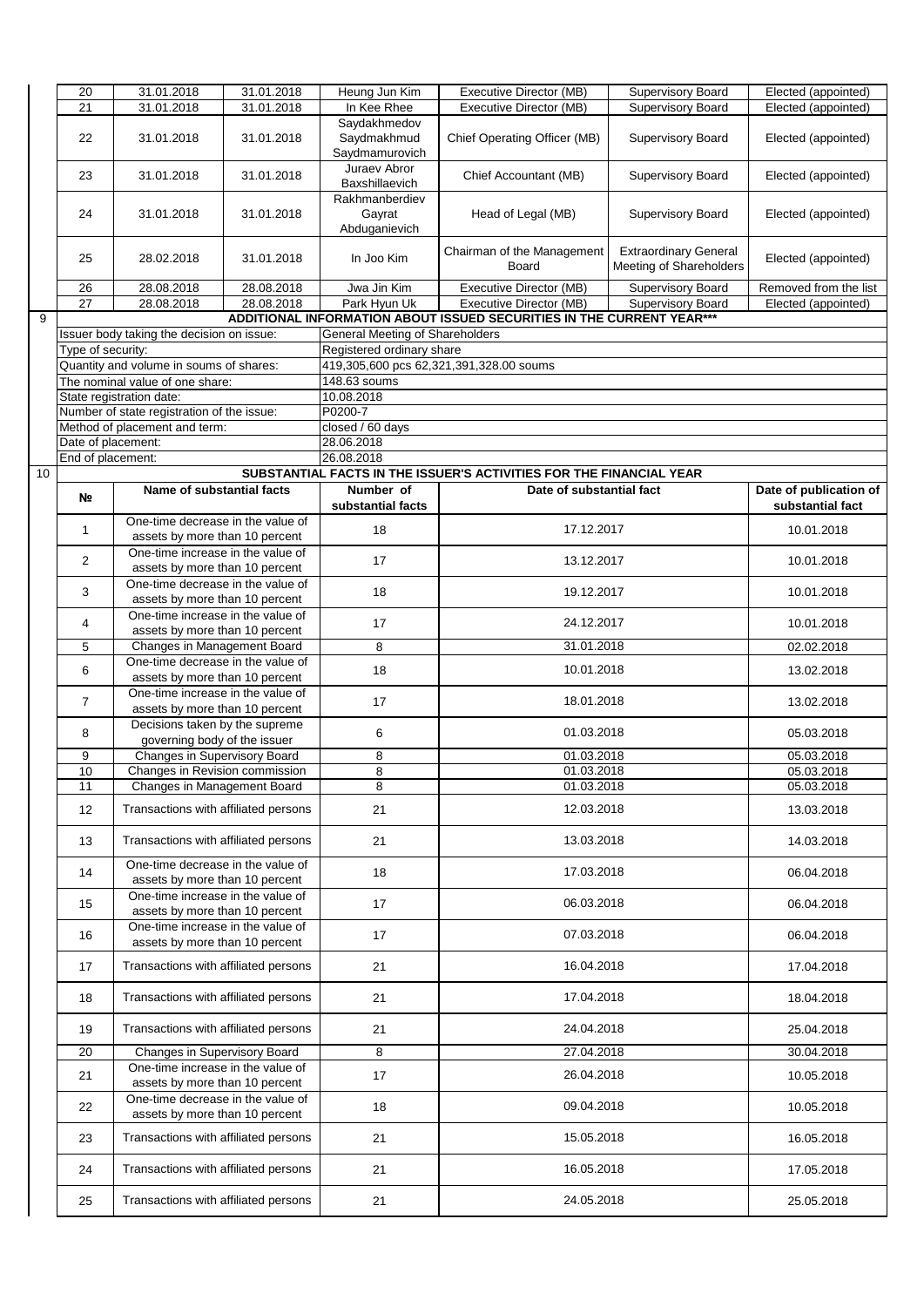| 26 | Transactions with affiliated persons                                | 21 | 25.05.2018 | 28.05.2018 |
|----|---------------------------------------------------------------------|----|------------|------------|
| 27 | One-time increase in the value of<br>assets by more than 10 percent | 17 | 14.05.2018 | 11.06.2018 |
| 28 | Transactions with affiliated persons                                | 21 | 11.06.2018 | 11.06.2018 |
| 29 | Transactions with affiliated persons                                | 21 | 13.06.2018 | 13.06.2018 |
| 30 | Transactions with affiliated persons                                | 21 | 14.06.2018 | 18.06.2018 |
| 31 | Transactions with affiliated persons                                | 21 | 19.06.2018 | 19.06.2018 |
| 32 | Decisions taken by the supreme<br>governing body of the issuer      | 6  | 28.06.2018 | 02.07.2018 |
| 33 | Decisions taken by the supreme<br>governing body of the issuer      | 6  | 28.06.2018 | 02.07.2018 |
| 34 | Calculation of earnings on securities                               | 32 | 28.06.2018 | 02.07.2018 |
| 35 | One-time increase in the value of                                   | 17 | 28.06.2018 | 10.07.2018 |
| 36 | assets by more than 10 percent<br>One-time decrease in the value of | 18 | 08.06.2018 | 10.07.2018 |
| 37 | assets by more than 10 percent<br>One-time decrease in the value of | 18 | 18.06.2018 | 10.07.2018 |
| 38 | assets by more than 10 percent<br>One-time increase in the value of | 17 | 28.07.2018 | 10.08.2018 |
| 39 | assets by more than 10 percent<br>Issue of securities               | 25 | 10.08.2018 | 14.08.2018 |
|    |                                                                     |    |            |            |
| 40 | Changes in Management Board<br>Changes in the list of affiliated    | 8  | 28.08.2018 | 29.08.2018 |
| 41 | persons                                                             | 36 | 28.08.2018 | 29.08.2018 |
| 42 | Transactions with affiliated persons                                | 21 | 13.08.2018 | 19.09.2018 |
| 43 | Transactions with affiliated persons                                | 21 | 14.08.2018 | 19.09.2018 |
| 44 | Transactions with affiliated persons                                | 21 | 13.09.2018 | 19.09.2018 |
| 45 | Transactions with affiliated persons                                | 21 | 17.09.2018 | 19.09.2018 |
| 46 | Conclusion of a big transaction by the<br>issuer                    | 20 | 18.09.2018 | 20.09.2018 |
| 47 | Conclusion of a big transaction by the<br>issuer                    | 20 | 19.09.2018 | 20.09.2018 |
| 48 | Conclusion of a big transaction by the<br>issuer                    | 20 | 19.09.2018 | 20.09.2018 |
| 49 | Conclusion of a big transaction by the<br>issuer                    | 20 | 20.09.2018 | 21.09.2018 |
| 50 | Conclusion of a big transaction by the<br>issuer                    | 20 | 20.09.2018 | 21.09.2018 |
| 51 | Conclusion of a big transaction by the<br>issuer                    | 20 | 21.09.2018 | 24.09.2018 |
| 52 | Conclusion of a big transaction by the<br>issuer                    | 20 | 21.09.2018 | 24.09.2018 |
| 53 | Conclusion of a big transaction by the<br>issuer                    | 20 | 21.09.2018 | 24.09.2018 |
| 54 | Conclusion of a big transaction by the<br>issuer                    | 20 | 21.09.2018 | 24.09.2018 |
| 55 | Conclusion of a big transaction by the<br>issuer                    | 20 | 24.09.2018 | 25.09.2018 |
| 56 | Conclusion of a big transaction by the<br>issuer                    | 20 | 24.09.2018 | 25.09.2018 |
| 57 | Conclusion of a big transaction by the<br>issuer                    | 20 | 24.09.2018 | 25.09.2018 |
| 58 | Conclusion of a big transaction by the<br>issuer                    | 20 | 25.09.2018 | 27.09.2018 |
| 59 | Conclusion of a big transaction by the<br>issuer                    | 20 | 25.09.2018 | 27.09.2018 |
| 60 | Conclusion of a big transaction by the<br>issuer                    | 20 | 26.09.2018 | 27.09.2018 |
| 61 | Conclusion of a big transaction by the<br>issuer                    | 20 | 26.09.2018 | 27.09.2018 |
| 62 | Conclusion of a big transaction by the<br>issuer                    | 20 | 26.09.2018 | 27.09.2018 |
| 63 | Conclusion of a big transaction by the<br>issuer                    | 20 | 27.09.2018 | 28.09.2018 |
| 64 | Conclusion of a big transaction by the<br>issuer                    | 20 | 27.09.2018 | 28.09.2018 |
| 65 | Conclusion of a big transaction by the<br>issuer                    | 20 | 27.09.2018 | 28.09.2018 |
|    |                                                                     |    |            |            |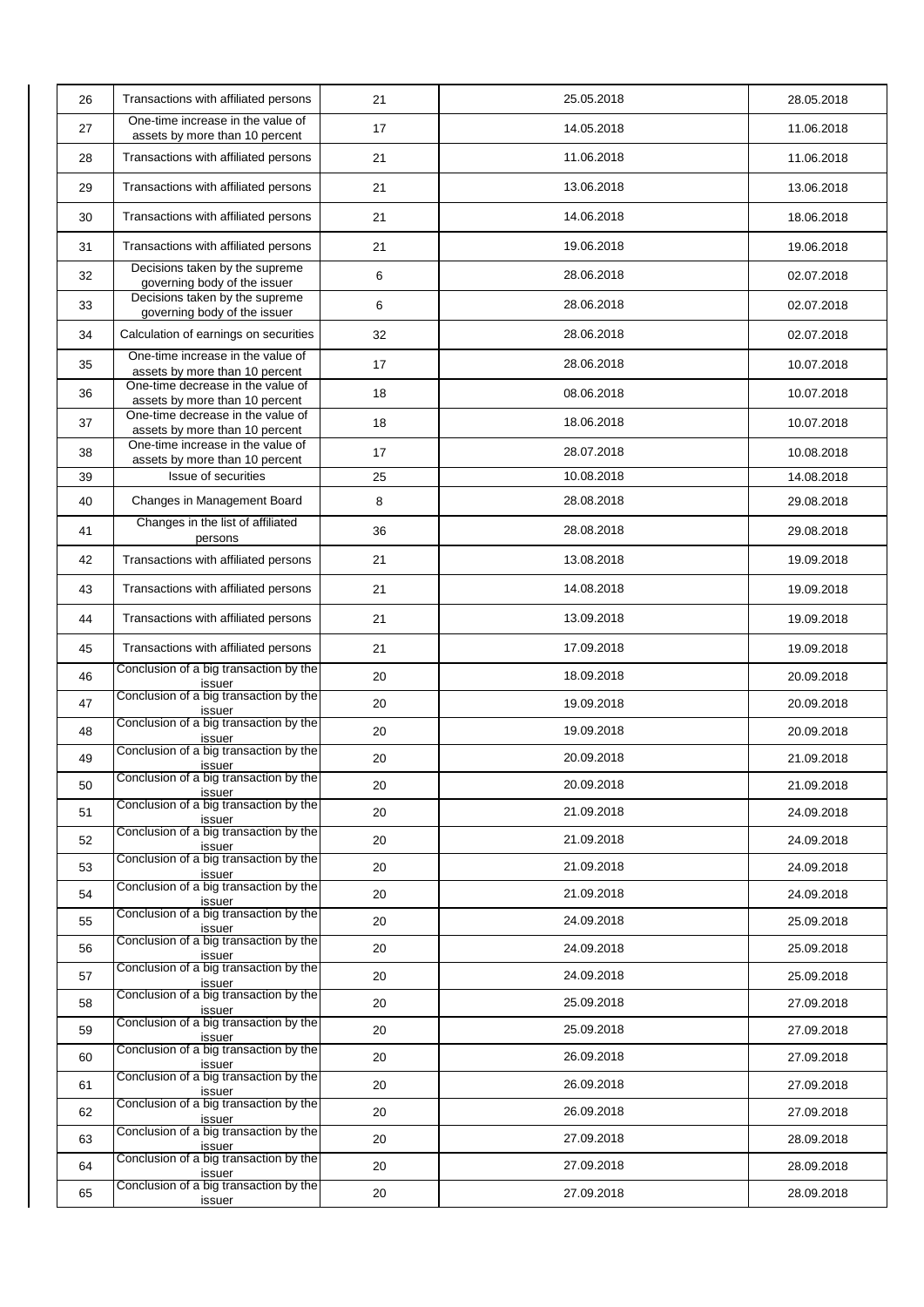| 66  | Conclusion of a big transaction by the<br>issuer | 20 | 28.09.2018 | 02.10.2018 |
|-----|--------------------------------------------------|----|------------|------------|
| 67  | Conclusion of a big transaction by the<br>issuer | 20 | 28.09.2018 | 02.10.2018 |
| 68  | Conclusion of a big transaction by the<br>issuer | 20 | 28.09.2018 | 02.10.2018 |
| 69  | Conclusion of a big transaction by the<br>issuer | 20 | 02.10.2018 | 03.10.2018 |
| 70  | Conclusion of a big transaction by the<br>issuer | 20 | 02.10.2018 | 03.10.2018 |
| 71  | Conclusion of a big transaction by the<br>issuer | 20 | 02.10.2018 | 03.10.2018 |
| 72  | Conclusion of a big transaction by the<br>issuer | 20 | 03.10.2018 | 04.10.2018 |
| 73  | Conclusion of a big transaction by the<br>issuer | 20 | 03.10.2018 | 04.10.2018 |
| 74  | Conclusion of a big transaction by the<br>issuer | 20 | 03.10.2018 | 04.10.2018 |
| 75  | Conclusion of a big transaction by the<br>issuer | 20 | 04.10.2018 | 05.10.2018 |
| 76  | Conclusion of a big transaction by the<br>issuer | 20 | 04.10.2018 | 05.10.2018 |
| 77  | Conclusion of a big transaction by the<br>issuer | 20 | 04.10.2018 | 05.10.2018 |
| 78  | Conclusion of a big transaction by the<br>issuer | 20 | 05.10.2018 | 08.10.2018 |
| 79  | Conclusion of a big transaction by the<br>issuer | 20 | 05.10.2018 | 08.10.2018 |
| 80  | Conclusion of a big transaction by the<br>issuer | 20 | 05.10.2018 | 08.10.2018 |
| 81  | Conclusion of a big transaction by the<br>issuer | 20 | 09.10.2018 | 10.10.2018 |
| 82  | Conclusion of a big transaction by the<br>issuer | 20 | 09.10.2018 | 10.10.2018 |
| 83  | Conclusion of a big transaction by the<br>issuer | 20 | 09.10.2018 | 10.10.2018 |
| 84  | Conclusion of a big transaction by the<br>issuer | 20 | 10.10.2018 | 11.10.2018 |
| 85  | Conclusion of a big transaction by the<br>issuer | 20 | 10.10.2018 | 11.10.2018 |
| 86  | Conclusion of a big transaction by the<br>issuer | 20 | 10.10.2018 | 11.10.2018 |
| 87  | Conclusion of a big transaction by the<br>issuer | 20 | 11.10.2018 | 12.10.2018 |
| 88  | Conclusion of a big transaction by the<br>issuer | 20 | 11.10.2018 | 12.10.2018 |
| 89  | Conclusion of a big transaction by the<br>issuer | 20 | 11.10.2018 | 12.10.2018 |
| 90  | Conclusion of a big transaction by the<br>issuer | 20 | 12.10.2018 | 15.10.2018 |
| 91  | Conclusion of a big transaction by the<br>issuer | 20 | 12.10.2018 | 15.10.2018 |
| 92  | Conclusion of a big transaction by the<br>issuer | 20 | 12.10.2018 | 15.10.2018 |
| 93  | Transactions with affiliated persons             | 21 | 12.10.2018 | 12.10.2018 |
| 94  | Conclusion of a big transaction by the<br>issuer | 20 | 15.10.2018 | 16.10.2018 |
| 95  | Conclusion of a big transaction by the<br>issuer | 20 | 15.10.2018 | 16.10.2018 |
| 96  | Conclusion of a big transaction by the<br>issuer | 20 | 15.10.2018 | 16.10.2018 |
| 97  | Conclusion of a big transaction by the<br>issuer | 20 | 16.10.2018 | 17.10.2018 |
| 98  | Conclusion of a big transaction by the<br>issuer | 20 | 16.10.2018 | 17.10.2018 |
| 99  | Conclusion of a big transaction by the<br>issuer | 20 | 16.10.2018 | 17.10.2018 |
| 100 | Conclusion of a big transaction by the<br>issuer | 20 | 17.10.2018 | 18.10.2018 |
| 101 | Conclusion of a big transaction by the<br>issuer | 20 | 17.10.2018 | 18.10.2018 |
| 102 | Conclusion of a big transaction by the<br>issuer | 20 | 17.10.2018 | 18.10.2018 |
| 103 | Conclusion of a big transaction by the<br>issuer | 20 | 18.10.2018 | 19.10.2018 |
| 104 | Conclusion of a big transaction by the<br>issuer | 20 | 18.10.2018 | 19.10.2018 |
| 105 | Conclusion of a big transaction by the<br>issuer | 20 | 18.10.2018 | 19.10.2018 |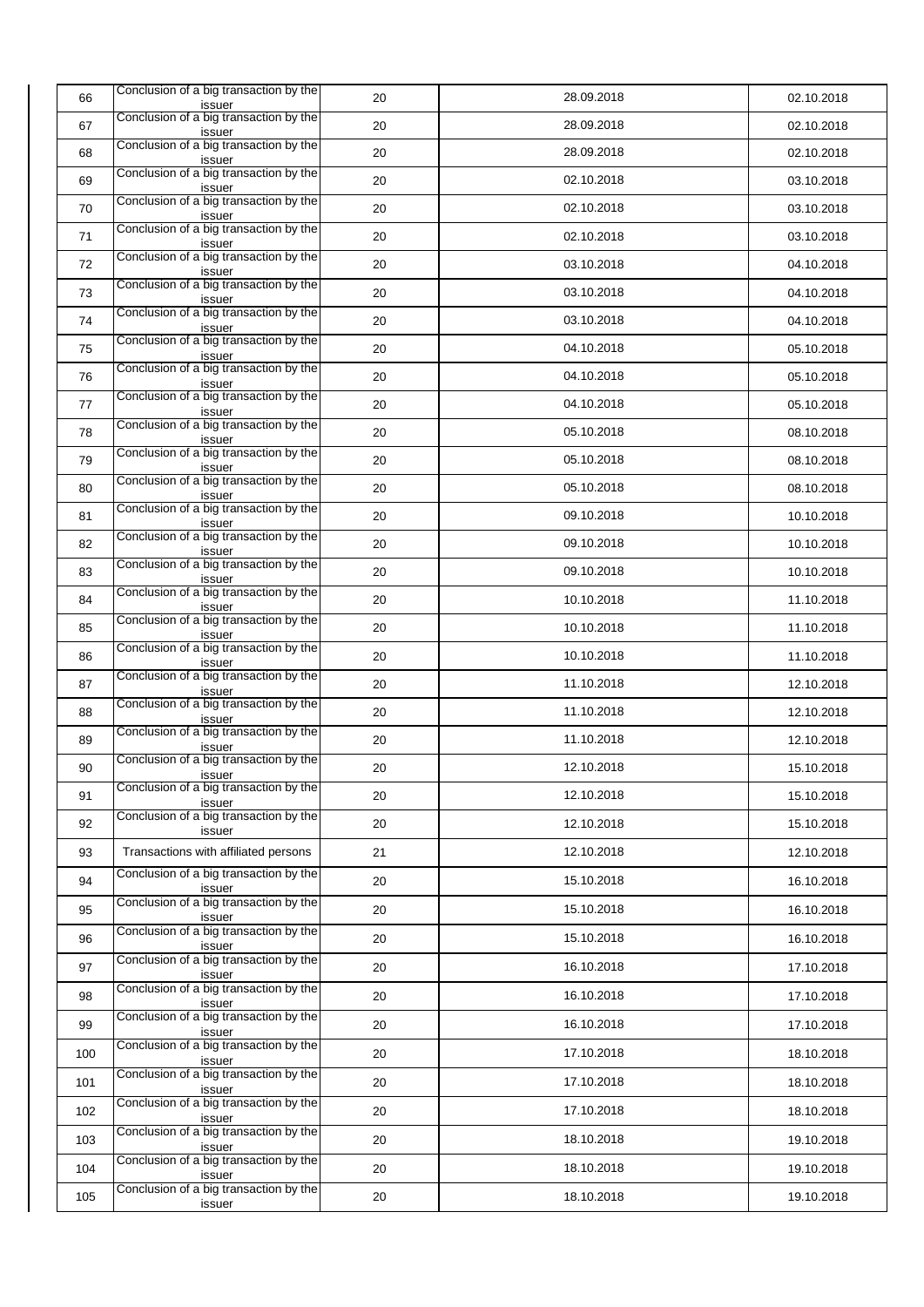| 106 | Conclusion of a big transaction by the<br>issuer               | 20 | 19.10.2018 | 22.10.2018 |
|-----|----------------------------------------------------------------|----|------------|------------|
| 107 | Conclusion of a big transaction by the<br>issuer               | 20 | 19.10.2018 | 22.10.2018 |
| 108 | Conclusion of a big transaction by the<br>issuer               | 20 | 19.10.2018 | 22.10.2018 |
| 109 | Conclusion of a big transaction by the<br>issuer               | 20 | 22.10.2018 | 23.10.2018 |
| 110 | Conclusion of a big transaction by the<br>issuer               | 20 | 22.10.2018 | 23.10.2018 |
| 111 | Conclusion of a big transaction by the<br>issuer               | 20 | 22.10.2018 | 23.10.2018 |
| 112 | Conclusion of a big transaction by the<br>issuer               | 20 | 23.10.2018 | 24.10.2018 |
| 113 | Conclusion of a big transaction by the<br>issuer               | 20 | 23.10.2018 | 24.10.2018 |
| 114 | Conclusion of a big transaction by the<br>issuer               | 20 | 23.10.2018 | 24.10.2018 |
| 115 | Transactions with affiliated persons                           | 21 | 24.10.2018 | 24.10.2018 |
| 116 | Conclusion of a big transaction by the<br>issuer               | 20 | 24.10.2018 | 25.10.2018 |
| 117 | Conclusion of a big transaction by the<br>issuer               | 20 | 24.10.2018 | 25.10.2018 |
| 118 | Conclusion of a big transaction by the<br>issuer               | 20 | 24.10.2018 | 25.10.2018 |
| 119 | Conclusion of a big transaction by the<br>issuer               | 20 | 25.10.2018 | 26.10.2018 |
| 120 | Conclusion of a big transaction by the<br>issuer               | 20 | 25.10.2018 | 26.10.2018 |
| 121 | Conclusion of a big transaction by the<br>issuer               | 20 | 25.10.2018 | 26.10.2018 |
| 122 | Conclusion of a big transaction by the<br>issuer               | 20 | 26.10.2018 | 29.10.2018 |
| 123 | Conclusion of a big transaction by the<br>issuer               | 20 | 26.10.2018 | 29.10.2018 |
| 124 | Conclusion of a big transaction by the<br>issuer               | 20 | 26.10.2018 | 29.10.2018 |
| 125 | Transactions with affiliated persons                           | 21 | 29.10.2018 | 29.10.2018 |
| 126 | Conclusion of a big transaction by the<br>issuer               | 20 | 29.10.2018 | 30.10.2018 |
| 127 | Conclusion of a big transaction by the<br>issuer               | 20 | 29.10.2018 | 30.10.2018 |
| 128 | Conclusion of a big transaction by the<br>issuer               | 20 | 29.10.2018 | 30.10.2018 |
| 129 | Conclusion of a big transaction by the<br>issuer               | 20 | 30.10.2018 | 31.10.2018 |
| 130 | Conclusion of a big transaction by the<br>issuer               | 20 | 30.10.2018 | 31.10.2018 |
| 131 | Conclusion of a big transaction by the<br>issuer               | 20 | 30.10.2018 | 31.10.2018 |
| 132 | Conclusion of a big transaction by the<br>issuer               | 20 | 31.10.2018 | 01.11.2018 |
| 133 | Conclusion of a big transaction by the<br>issuer               | 20 | 31.10.2018 | 01.11.2018 |
| 134 | Conclusion of a big transaction by the<br>issuer               | 20 | 31.10.2018 | 01.11.2018 |
| 135 | Conclusion of a big transaction by the<br>issuer               | 20 | 01.11.2018 | 02.11.2018 |
| 136 | Conclusion of a big transaction by the<br>issuer               | 20 | 01.11.2018 | 02.11.2018 |
| 137 | Conclusion of a big transaction by the<br>issuer               | 20 | 02.11.2018 | 05.11.2018 |
| 138 | Conclusion of a big transaction by the<br>issuer               | 20 | 02.11.2018 | 05.11.2018 |
| 139 | Conclusion of a big transaction by the<br>issuer               | 20 | 05.11.2018 | 06.11.2018 |
| 140 | Conclusion of a big transaction by the<br>issuer               | 20 | 05.11.2018 | 06.11.2018 |
| 141 | Conclusion of a big transaction by the<br>issuer               | 20 | 06.11.2018 | 07.11.2018 |
| 142 | Conclusion of a big transaction by the<br>issuer               | 20 | 06.11.2018 | 07.11.2018 |
| 143 | Decisions taken by the supreme<br>governing body of the issuer | 6  | 06.11.2018 | 07.11.2018 |
| 144 | Changes in Revision commission                                 | 8  | 06.11.2018 | 07.11.2018 |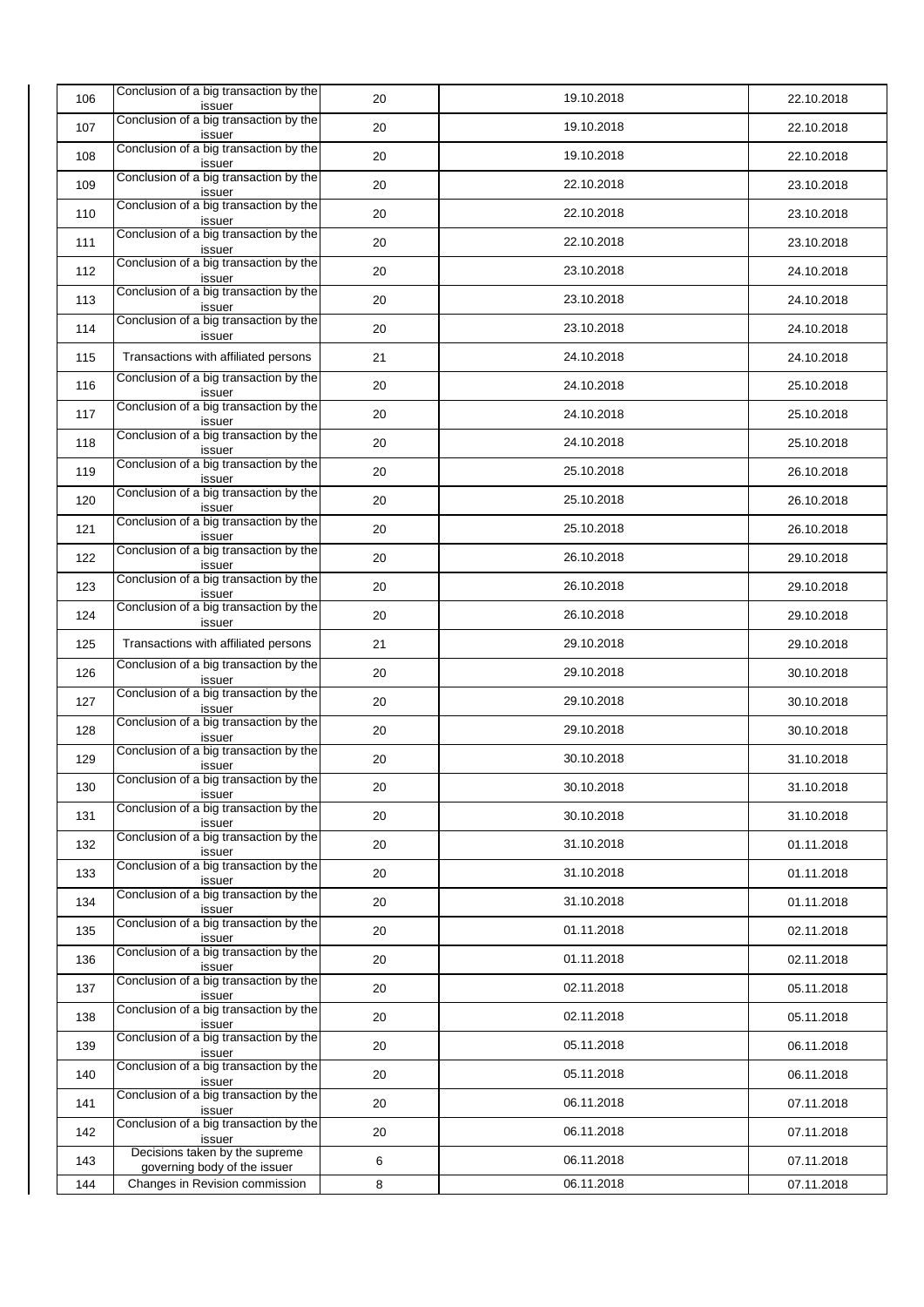| 145 | Conclusion of a big transaction by the<br>issuer | 20 | 07.11.2018 | 08.11.2018 |
|-----|--------------------------------------------------|----|------------|------------|
| 146 | Conclusion of a big transaction by the<br>issuer | 20 | 07.11.2018 | 08.11.2018 |
| 147 | Conclusion of a big transaction by the<br>issuer | 20 | 08.11.2018 | 09.11.2018 |
| 148 | Conclusion of a big transaction by the<br>issuer | 20 | 08.11.2018 | 09.11.2018 |
| 149 | Conclusion of a big transaction by the<br>issuer | 20 | 09.11.2018 | 12.11.2018 |
| 150 | Conclusion of a big transaction by the<br>issuer | 20 | 09.11.2018 | 12.11.2018 |
| 151 | Conclusion of a big transaction by the<br>issuer | 20 | 13.11.2018 | 14.11.2018 |
| 152 | Conclusion of a big transaction by the<br>issuer | 20 | 13.11.2018 | 14.11.2018 |
| 153 | Conclusion of a big transaction by the<br>issuer | 20 | 13.11.2018 | 14.11.2018 |
| 154 | Conclusion of a big transaction by the<br>issuer | 20 | 14.11.2018 | 15.11.2018 |
| 155 | Conclusion of a big transaction by the<br>issuer | 20 | 14.11.2018 | 15.11.2018 |
| 156 | Conclusion of a big transaction by the<br>issuer | 20 | 14.11.2018 | 15.11.2018 |
| 157 | Conclusion of a big transaction by the<br>issuer | 20 | 15.11.2018 | 16.11.2018 |
| 158 | Conclusion of a big transaction by the<br>issuer | 20 | 15.11.2018 | 16.11.2018 |
| 159 | Conclusion of a big transaction by the<br>issuer | 20 | 16.11.2018 | 19.11.2018 |
| 160 | Conclusion of a big transaction by the<br>issuer | 20 | 16.11.2018 | 19.11.2018 |
| 161 | Conclusion of a big transaction by the<br>issuer | 20 | 16.11.2018 | 19.11.2018 |
| 162 | Conclusion of a big transaction by the<br>issuer | 20 | 19.11.2018 | 20.11.2018 |
| 163 | Conclusion of a big transaction by the<br>issuer | 20 | 19.11.2018 | 20.11.2018 |
| 164 | Conclusion of a big transaction by the<br>issuer | 20 | 19.11.2018 | 20.11.2018 |
| 165 | Transactions with affiliated persons             | 21 | 20.11.2018 | 20.11.2018 |
| 166 | Conclusion of a big transaction by the<br>issuer | 20 | 20.11.2018 | 21.11.2018 |
| 167 | Conclusion of a big transaction by the<br>issuer | 20 | 20.11.2018 | 21.11.2018 |
| 168 | Transactions with affiliated persons             | 21 | 21.11.2018 | 21.11.2018 |
| 169 | Conclusion of a big transaction by the<br>issuer | 20 | 21.11.2018 | 22.11.2018 |
| 170 | Conclusion of a big transaction by the<br>issuer | 20 | 21.11.2018 | 22.11.2018 |
| 171 | Conclusion of a big transaction by the<br>issuer | 20 | 21.11.2018 | 22.11.2018 |
| 172 | Conclusion of a big transaction by the<br>issuer | 20 | 23.11.2018 | 26.11.2018 |
| 173 | Conclusion of a big transaction by the<br>issuer | 20 | 23.11.2018 | 26.11.2018 |
| 174 | Conclusion of a big transaction by the<br>issuer | 20 | 23.11.2018 | 26.11.2018 |
| 175 | Conclusion of a big transaction by the<br>issuer | 20 | 26.11.2018 | 27.11.2018 |
| 176 | Conclusion of a big transaction by the<br>issuer | 20 | 26.11.2018 | 27.11.2018 |
| 177 | Conclusion of a big transaction by the<br>issuer | 20 | 26.11.2018 | 27.11.2018 |
| 178 | Conclusion of a big transaction by the<br>issuer | 20 | 27.11.2018 | 28.11.2018 |
| 179 | Conclusion of a big transaction by the<br>issuer | 20 | 27.11.2018 | 28.11.2018 |
| 180 | Conclusion of a big transaction by the<br>issuer | 20 | 27.11.2018 | 28.11.2018 |
| 181 | Conclusion of a big transaction by the<br>issuer | 20 | 28.11.2018 | 29.11.2018 |
| 182 | Conclusion of a big transaction by the<br>issuer | 20 | 28.11.2018 | 29.11.2018 |
| 183 | Conclusion of a big transaction by the<br>issuer | 20 | 28.11.2018 | 29.11.2018 |
| 184 | Conclusion of a big transaction by the<br>issuer | 20 | 29.11.2018 | 30.11.2018 |
|     |                                                  |    |            |            |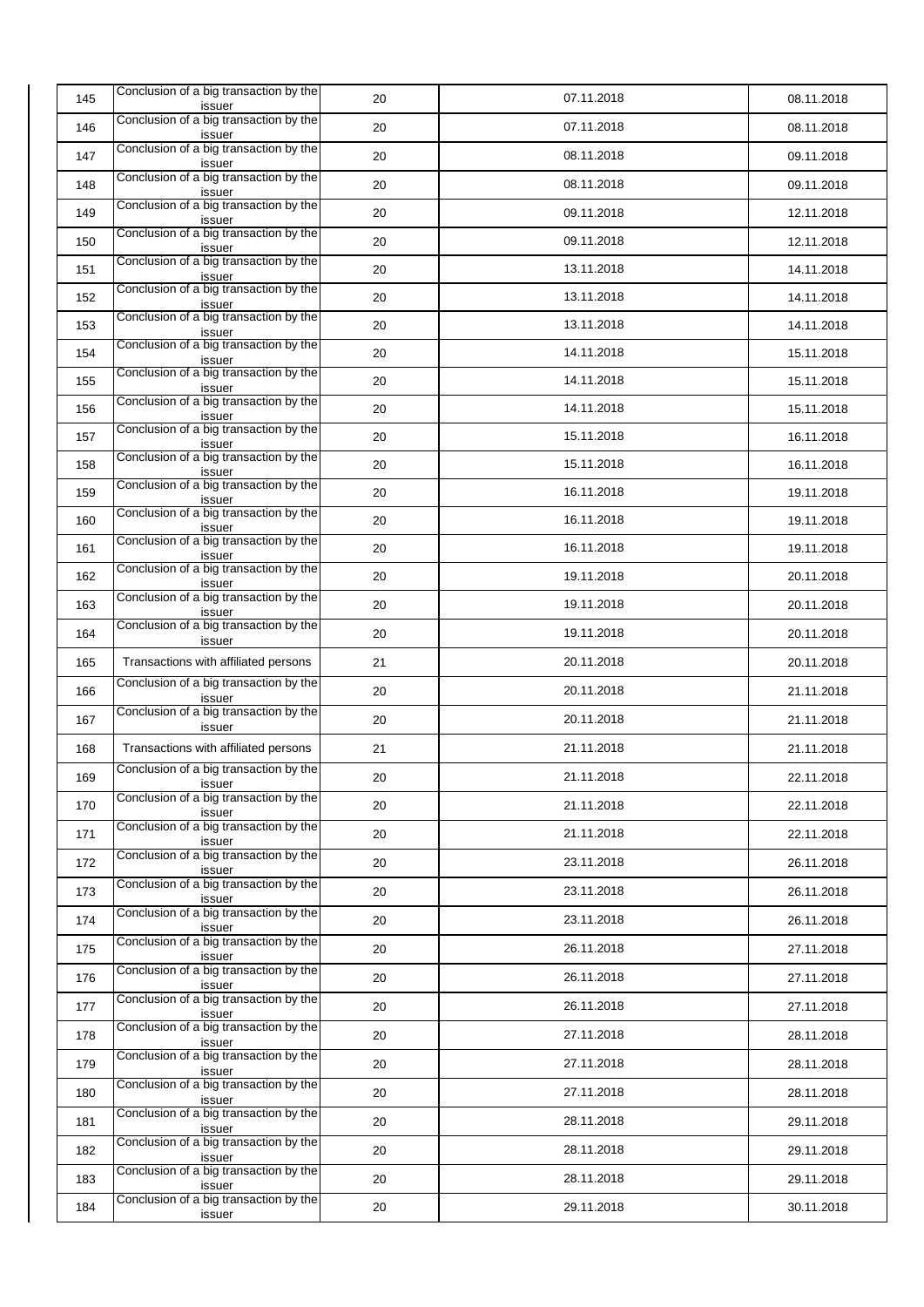| 185 | Conclusion of a big transaction by the<br>issuer                                           | 20 | 29.11.2018 | 30.11.2018 |
|-----|--------------------------------------------------------------------------------------------|----|------------|------------|
| 186 | Conclusion of a big transaction by the<br>issuer                                           | 20 | 29.11.2018 | 30.11.2018 |
| 187 | Transactions with affiliated persons                                                       | 21 | 29.11.2018 | 30.11.2018 |
| 188 | Conclusion of a big transaction by the<br>issuer                                           | 20 | 30.11.2018 | 03.12.2018 |
| 189 | Conclusion of a big transaction by the<br>issuer                                           | 20 | 30.11.2018 | 03.12.2018 |
| 190 | Conclusion of a big transaction by the<br>issuer                                           | 20 | 30.11.2018 | 03.12.2018 |
| 191 | Conclusion of a big transaction by the<br>issuer                                           | 20 | 03.12.2018 | 04.12.2018 |
| 192 | Conclusion of a big transaction by the<br>issuer                                           | 20 | 03.12.2018 | 04.12.2018 |
| 193 | Conclusion of a big transaction by the<br>issuer                                           | 20 | 03.12.2018 | 04.12.2018 |
| 194 | Transactions with affiliated persons                                                       | 21 | 03.12.2018 | 04.12.2018 |
| 195 | Conclusion of a big transaction by the<br>issuer                                           | 20 | 04.12.2018 | 05.12.2018 |
| 196 | Conclusion of a big transaction by the<br>issuer                                           | 20 | 04.12.2018 | 05.12.2018 |
| 197 | Conclusion of a big transaction by the<br>issuer                                           | 20 | 04.12.2018 | 05.12.2018 |
| 198 | Conclusion of a big transaction by the<br>issuer                                           | 20 | 04.12.2018 | 05.12.2018 |
| 199 | Conclusion of a big transaction by the<br>issuer                                           | 20 | 05.12.2018 | 06.12.2018 |
| 200 | Conclusion of a big transaction by the<br>issuer                                           | 20 | 05.12.2018 | 06.12.2018 |
| 201 | Conclusion of a big transaction by the<br>issuer                                           | 20 | 05.12.2018 | 06.12.2018 |
| 202 | One-time decrease in the value of<br>assets by more than 10 percent                        | 18 | 29.11.2018 | 06.12.2018 |
| 203 | Conclusion of a big transaction by the<br>issuer                                           | 20 | 06.12.2018 | 07.12.2018 |
| 204 | Conclusion of a big transaction by the<br>issuer                                           | 20 | 06.12.2018 | 07.12.2018 |
| 205 | Conclusion of a big transaction by the<br>issuer                                           | 20 | 06.12.2018 | 07.12.2018 |
| 206 | Conclusion of a big transaction by the<br>issuer                                           | 20 | 06.12.2018 | 07.12.2018 |
| 207 | Conclusion of a big transaction by the<br>issuer                                           | 20 | 06.12.2018 | 07.12.2018 |
| 208 | Conclusion of a big transaction by the<br>issuer                                           | 20 | 07.12.2018 | 10.12.2018 |
| 209 | Conclusion of a big transaction by the<br>issuer                                           | 20 | 07.12.2018 | 10.12.2018 |
| 210 | Conclusion of a big transaction by the<br>issuer                                           | 20 | 07.12.2018 | 10.12.2018 |
| 211 | Conclusion of a big transaction by the<br>issuer                                           | 20 | 07.12.2018 | 10.12.2018 |
| 212 | Conclusion of a big transaction by the<br>issuer                                           | 20 | 07.12.2018 | 10.12.2018 |
| 213 | Conclusion of a big transaction by the<br>issuer                                           | 20 | 10.12.2018 | 11.12.2018 |
| 214 | Conclusion of a big transaction by the<br>issuer                                           | 20 | 10.12.2018 | 11.12.2018 |
| 215 | Conclusion of a big transaction by the<br>issuer                                           | 20 | 10.12.2018 | 11.12.2018 |
| 216 | Conclusion of a big transaction by the<br>issuer                                           | 20 | 10.12.2018 | 11.12.2018 |
| 217 | Conclusion of a big transaction by the<br>issuer                                           | 20 | 10.12.2018 | 11.12.2018 |
| 218 | Conclusion of a big transaction by the<br>issuer<br>Conclusion of a big transaction by the | 20 | 11.12.2018 | 12.12.2018 |
| 219 | issuer<br>Conclusion of a big transaction by the                                           | 20 | 11.12.2018 | 12.12.2018 |
| 220 | issuer<br>Conclusion of a big transaction by the                                           | 20 | 11.12.2018 | 12.12.2018 |
| 221 | issuer                                                                                     | 20 | 11.12.2018 | 12.12.2018 |
| 222 | Conclusion of a big transaction by the<br>issuer                                           | 20 | 11.12.2018 | 13.12.2018 |
| 223 | Conclusion of a big transaction by the<br>issuer                                           | 20 | 11.12.2018 | 13.12.2018 |
| 224 | Conclusion of a big transaction by the<br>issuer                                           | 20 | 11.12.2018 | 13.12.2018 |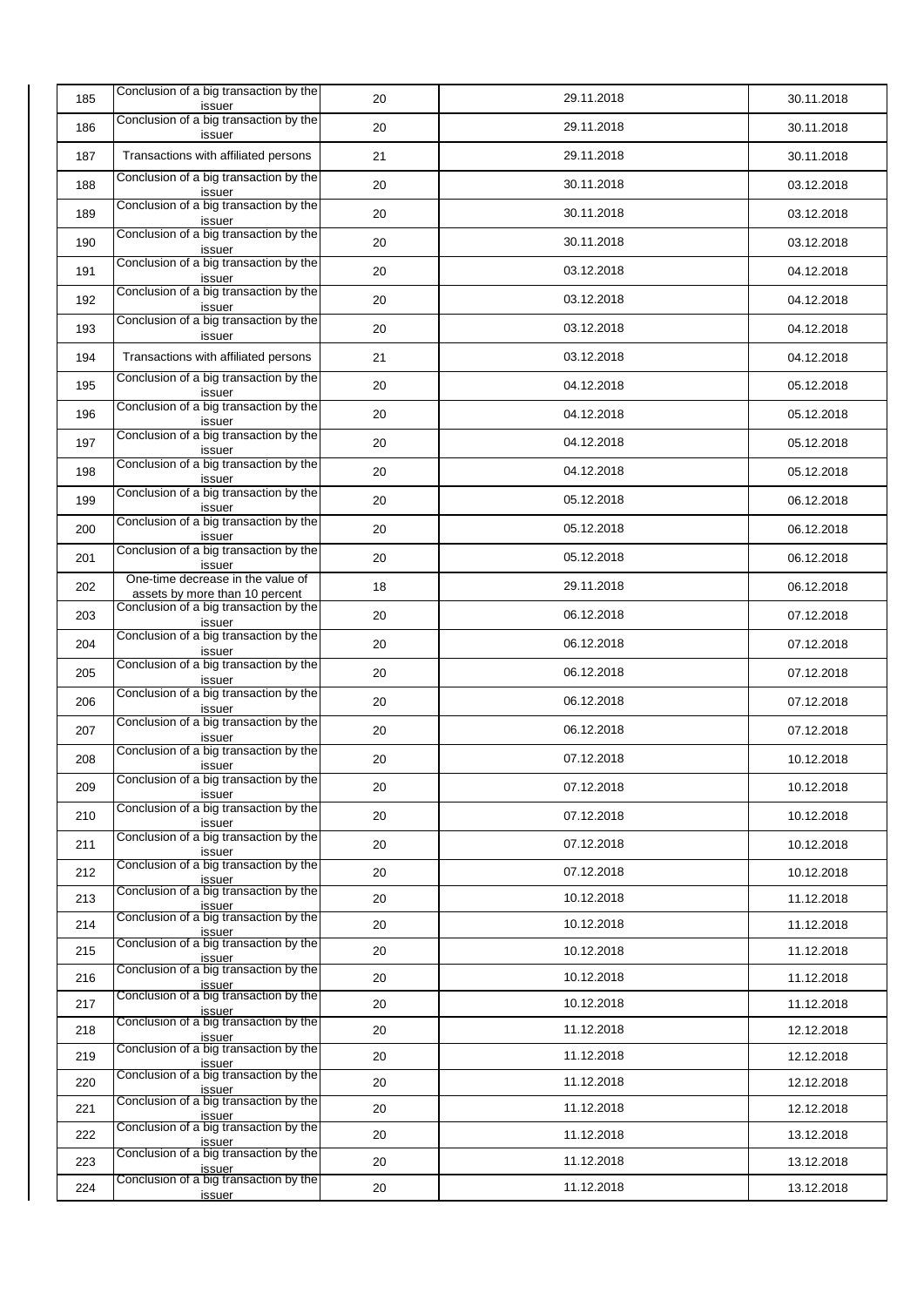| 225 | Conclusion of a big transaction by the<br>issuer | 20 | 11.12.2018 | 13.12.2018 |
|-----|--------------------------------------------------|----|------------|------------|
| 226 | Conclusion of a big transaction by the<br>issuer | 20 | 11.12.2018 | 13.12.2018 |
| 227 | Transactions with affiliated persons             | 21 | 13.12.2018 | 13.12.2018 |
| 228 | Conclusion of a big transaction by the<br>issuer | 20 | 13.12.2018 | 14.12.2018 |
| 229 | Conclusion of a big transaction by the<br>issuer | 20 | 13.12.2018 | 14.12.2018 |
| 230 | Conclusion of a big transaction by the<br>issuer | 20 | 13.12.2018 | 14.12.2018 |
| 231 | Conclusion of a big transaction by the<br>issuer | 20 | 13.12.2018 | 14.12.2018 |
| 232 | Conclusion of a big transaction by the<br>issuer | 20 | 13.12.2018 | 14.12.2018 |
| 233 | Conclusion of a big transaction by the<br>issuer | 20 | 14.12.2018 | 17.12.2018 |
| 234 | Conclusion of a big transaction by the<br>issuer | 20 | 14.12.2018 | 17.12.2018 |
| 235 | Conclusion of a big transaction by the<br>issuer | 20 | 14.12.2018 | 17.12.2018 |
| 236 | Conclusion of a big transaction by the<br>issuer | 20 | 14.12.2018 | 17.12.2018 |
| 237 | Conclusion of a big transaction by the<br>issuer | 20 | 14.12.2018 | 17.12.2018 |
| 238 | Conclusion of a big transaction by the<br>issuer | 20 | 17.12.2018 | 18.12.2018 |
| 239 | Conclusion of a big transaction by the<br>issuer | 20 | 17.12.2018 | 18.12.2018 |
| 240 | Conclusion of a big transaction by the<br>issuer | 20 | 17.12.2018 | 18.12.2018 |
| 241 | Conclusion of a big transaction by the<br>issuer | 20 | 17.12.2018 | 18.12.2018 |
| 242 | Conclusion of a big transaction by the<br>issuer | 20 | 17.12.2018 | 18.12.2018 |
| 243 | Transactions with affiliated persons             | 21 | 17.12.2018 | 18.12.2018 |
| 244 | Transactions with affiliated persons             | 21 | 18.12.2018 | 18.12.2018 |
| 245 | Conclusion of a big transaction by the<br>issuer | 20 | 18.12.2018 | 19.12.2018 |
| 246 | Conclusion of a big transaction by the<br>issuer | 20 | 18.12.2018 | 19.12.2018 |
| 247 | Conclusion of a big transaction by the<br>issuer | 20 | 18.12.2018 | 19.12.2018 |
| 248 | Conclusion of a big transaction by the<br>issuer | 20 | 18.12.2018 | 19.12.2018 |
| 249 | Conclusion of a big transaction by the<br>issuer | 20 | 18.12.2018 | 19.12.2018 |
| 250 | Conclusion of a big transaction by the<br>issuer | 20 | 18.12.2018 | 19.12.2018 |
| 251 | Conclusion of a big transaction by the<br>issuer | 20 | 19.12.2018 | 20.12.2018 |
| 252 | Conclusion of a big transaction by the<br>issuer | 20 | 19.12.2018 | 20.12.2018 |
| 253 | Conclusion of a big transaction by the<br>issuer | 20 | 19.12.2018 | 20.12.2018 |
| 254 | Conclusion of a big transaction by the<br>issuer | 20 | 19.12.2018 | 20.12.2018 |
| 255 | Conclusion of a big transaction by the<br>issuer | 20 | 19.12.2018 | 20.12.2018 |
| 256 | Transactions with affiliated persons             | 21 | 19.12.2018 | 20.12.2018 |
| 257 | Conclusion of a big transaction by the<br>issuer | 20 | 20.12.2018 | 21.12.2018 |
| 258 | Conclusion of a big transaction by the<br>issuer | 20 | 20.12.2018 | 21.12.2018 |
| 259 | Conclusion of a big transaction by the<br>issuer | 20 | 20.12.2018 | 21.12.2018 |
| 260 | Conclusion of a big transaction by the<br>issuer | 20 | 20.12.2018 | 24.12.2018 |
| 261 | Conclusion of a big transaction by the<br>issuer | 20 | 20.12.2018 | 24.12.2018 |
| 262 | Conclusion of a big transaction by the<br>issuer | 20 | 20.12.2018 | 24.12.2018 |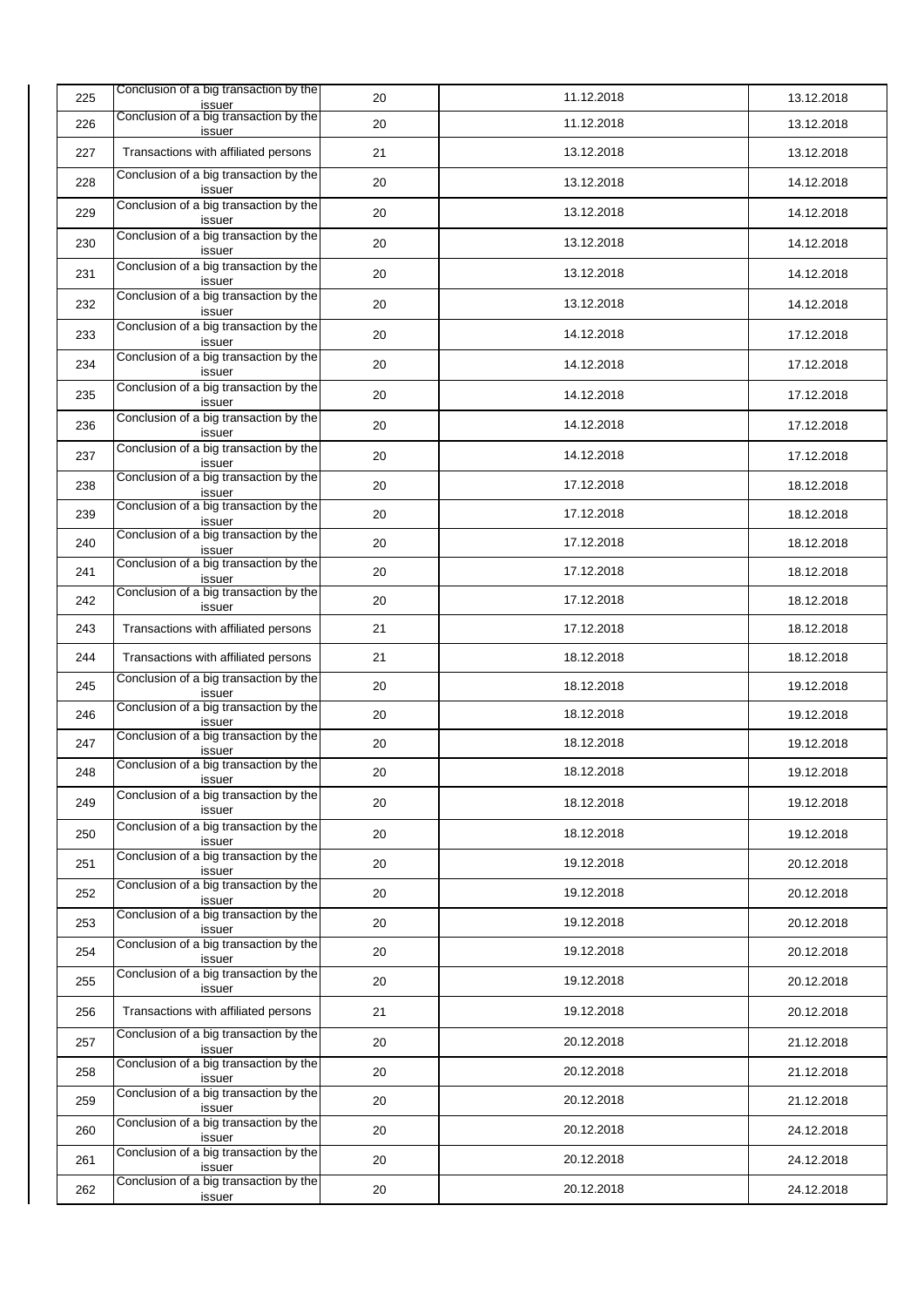|    | 263                                                                                                                                     | Conclusion of a big transaction by the<br>issuer                       | 20 | 20.12.2018                     | 24.12.2018              |
|----|-----------------------------------------------------------------------------------------------------------------------------------------|------------------------------------------------------------------------|----|--------------------------------|-------------------------|
|    | 264                                                                                                                                     | Conclusion of a big transaction by the<br>issuer                       | 20 | 20.12.2018                     | 24.12.2018              |
|    | 265                                                                                                                                     | Conclusion of a big transaction by the<br>issuer                       | 20 | 24.12.2018                     | 25.12.2018              |
|    | 266                                                                                                                                     | Conclusion of a big transaction by the<br>issuer                       | 20 | 24.12.2018                     | 25.12.2018              |
|    | 267                                                                                                                                     | Conclusion of a big transaction by the<br>issuer                       | 20 | 24.12.2018                     | 25.12.2018              |
|    | 268                                                                                                                                     | Conclusion of a big transaction by the<br>issuer                       | 20 | 26.12.2018                     | 27.12.2018              |
|    | 269                                                                                                                                     | Conclusion of a big transaction by the<br>issuer                       | 20 | 26.12.2018                     | 27.12.2018              |
|    | 270                                                                                                                                     | Conclusion of a big transaction by the<br>issuer                       | 20 | 28.12.2018                     | 28.12.2018              |
|    | 271                                                                                                                                     | Conclusion of a big transaction by the<br>issuer                       | 20 | 28.12.2018                     | 28.12.2018              |
|    | 272                                                                                                                                     | Conclusion of a big transaction by the<br>issuer                       | 20 | 28.12.2018                     | 28.12.2018              |
|    | 273                                                                                                                                     | Conclusion of a big transaction by the<br>issuer                       | 20 | 28.12.2018                     | 28.12.2018              |
|    | 274                                                                                                                                     | Conclusion of a big transaction by the                                 | 20 | 28.12.2018                     | 28.12.2018              |
| 11 |                                                                                                                                         | issuer                                                                 |    | <b>BALANCE SHEET FOR BANKS</b> |                         |
|    | Categories                                                                                                                              |                                                                        |    | In thousands. UZS.             |                         |
|    | <b>ASSETS</b>                                                                                                                           |                                                                        |    |                                |                         |
|    |                                                                                                                                         | Cash and other cash items                                              |    |                                | 72,926,464              |
|    |                                                                                                                                         | 2. Due from the Central Bank of Uzbekistan                             |    |                                | 755,691,711             |
|    |                                                                                                                                         | 3. Due from other banks                                                |    |                                | 3,395,493,661           |
|    | 4. Trading accounts<br>a. Securities<br>b. Precious metals, coins, stones<br>c. Less: Provision for possible losses on trading accounts |                                                                        |    |                                |                         |
|    |                                                                                                                                         |                                                                        |    | 80,000                         |                         |
|    |                                                                                                                                         |                                                                        |    | 11,119                         |                         |
|    |                                                                                                                                         |                                                                        |    | C                              |                         |
|    |                                                                                                                                         |                                                                        |    |                                |                         |
|    |                                                                                                                                         | d. Trading accounts, net                                               |    |                                | 91,119                  |
|    |                                                                                                                                         | 5 a. Investments                                                       |    |                                | $\overline{74,000,000}$ |
|    |                                                                                                                                         | b. Less: Provision for possible losses on investments                  |    |                                |                         |
|    |                                                                                                                                         | c. Investments, net                                                    |    |                                | 74,000,000              |
|    |                                                                                                                                         | 6. Securities purchased on repurchase agreement                        |    |                                | C                       |
|    |                                                                                                                                         | 7. Loans and leasing operations                                        |    |                                |                         |
|    | a. Gross loans                                                                                                                          |                                                                        |    |                                | 437,544,805             |
|    |                                                                                                                                         |                                                                        |    |                                |                         |
|    |                                                                                                                                         | b. Leasing operations Gross                                            |    |                                | 72,285,524              |
|    |                                                                                                                                         | c.Less: Provision for possible losses on loans and leasing             |    |                                |                         |
|    |                                                                                                                                         | d.Loans and leasing operations, net                                    |    |                                | 509,830,329             |
|    | 8 a. Bills bought                                                                                                                       |                                                                        |    |                                | C                       |
|    |                                                                                                                                         | b. Less: Provision for possible losses on bills bought                 |    |                                | C                       |
|    |                                                                                                                                         | c. Bills bought, net                                                   |    |                                | C                       |
|    |                                                                                                                                         | 9. Liabilities of Customer on financial instruments                    |    |                                | C                       |
|    |                                                                                                                                         |                                                                        |    |                                |                         |
|    |                                                                                                                                         | 10. Property and equipment, net                                        |    |                                | 50,608,666              |
|    |                                                                                                                                         | 11. Accrued interest receivable                                        |    |                                | 8,049,854               |
|    |                                                                                                                                         | 12. Other bank's own property                                          |    |                                | C                       |
|    |                                                                                                                                         | a. Real estate investment                                              |    |                                | C                       |
|    |                                                                                                                                         | b. Other assets acquired in loan settlements                           |    |                                | C                       |
|    | bank                                                                                                                                    | c. Less: Provision for possible losses on other property assets of the |    |                                |                         |
|    |                                                                                                                                         | d. Net, another private bank assets                                    |    |                                | C                       |
|    | 13. Other assets                                                                                                                        |                                                                        |    |                                | 11,176,790              |
|    | 14. Total assets                                                                                                                        |                                                                        |    |                                | 4,877,868,594           |
|    |                                                                                                                                         |                                                                        |    |                                |                         |
|    |                                                                                                                                         | LIABILITIES AND SHAREHOLDERS' EQUITY                                   |    |                                |                         |
|    |                                                                                                                                         |                                                                        |    |                                |                         |
|    |                                                                                                                                         |                                                                        |    |                                |                         |
|    | <b>LIABILITIES</b>                                                                                                                      |                                                                        |    |                                |                         |
|    |                                                                                                                                         | 15. Demand deposits                                                    |    |                                | 2,318,617,217           |
|    | 16. Savings deposits                                                                                                                    |                                                                        |    |                                |                         |
|    | 17. Time deposits                                                                                                                       |                                                                        |    |                                | 1,962,038,724           |
|    |                                                                                                                                         | 18. For payment in the Central Bank of Uzbekistan                      |    |                                |                         |
|    |                                                                                                                                         |                                                                        |    |                                |                         |
|    |                                                                                                                                         | 19. Due to other banks                                                 |    |                                | 65,519,702              |
|    |                                                                                                                                         | 20. Securities sold under agreement with a subsequent purchase         |    |                                |                         |
|    |                                                                                                                                         | 21. Loans and leasing operations for payment                           |    |                                | C                       |
|    |                                                                                                                                         | 22. Subordinated debt                                                  |    |                                | C                       |
|    |                                                                                                                                         | 23. Accrued interest payable                                           |    |                                | 3,274,378               |
|    | 24. Other liabilities                                                                                                                   |                                                                        |    |                                | 23,379,150              |
|    |                                                                                                                                         |                                                                        |    |                                |                         |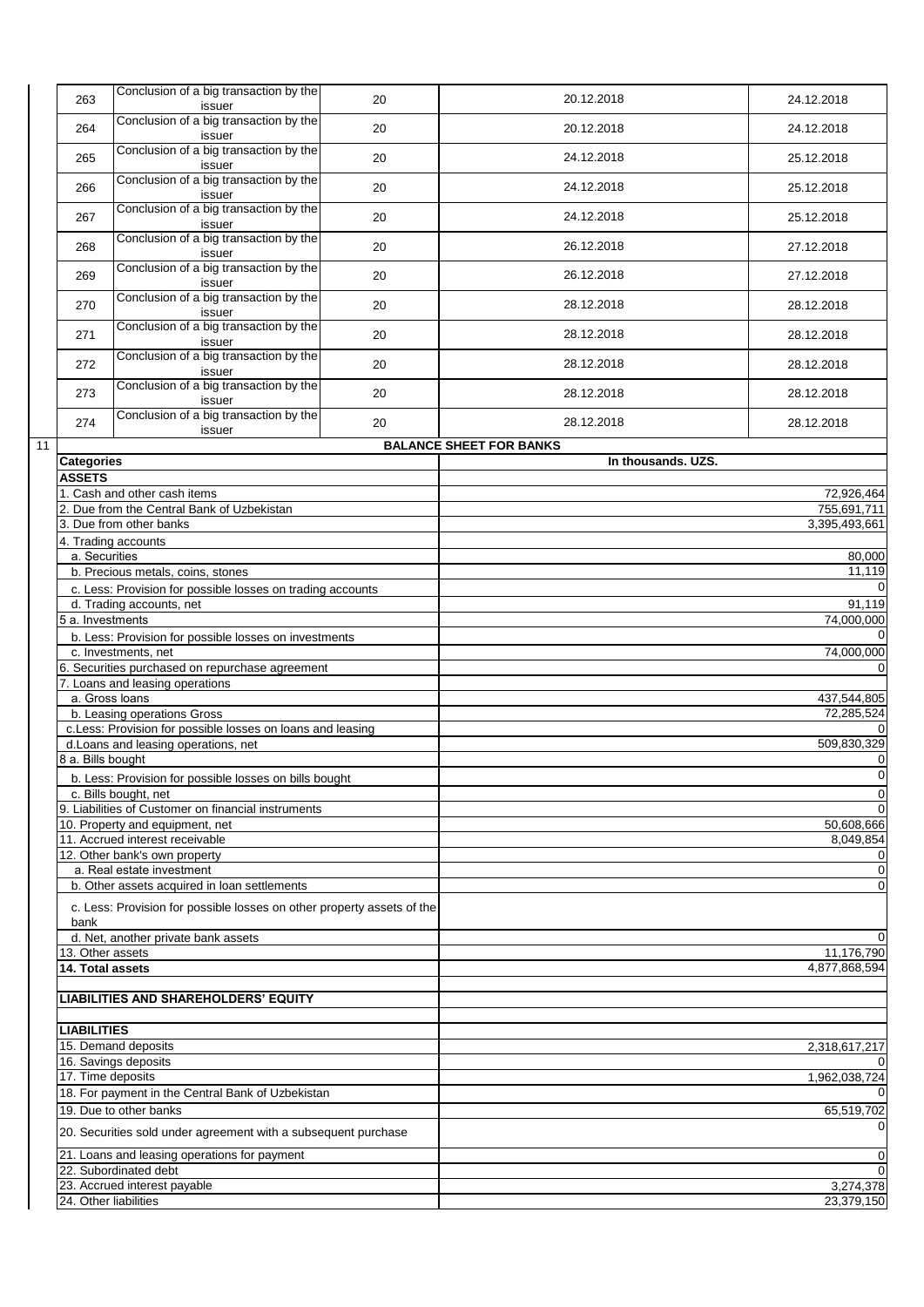| <b>25. Total liabilities</b>             | 4,372,829,171 |
|------------------------------------------|---------------|
|                                          |               |
| <b>EQUITY</b>                            |               |
| 26. Charter Capital                      |               |
| a. Shares - Ordinary                     | 101,272,261   |
| b. Shares - Priveleged                   | 0             |
| 27. Additional paid-in capital           | 0             |
| 28. Reserve capital                      |               |
| a. Reserve fund for general purpose      | 38,831,193    |
| a.1. Reserves created on standard assets | 23,640,354    |
| b. Devaluation Reserve                   | 216,441,789   |
| c. Other reserves and funds              | 3,193,579     |
| 29. Retained earnings                    | 145,300,601   |
| 30. Total equity                         | 505,039,423   |
| 31. Total liabilities and equity         | 4,877,868,594 |
|                                          |               |

12

|                                                                                        | STATEMENT OF FINANCIAL PERFORMANCE FOR BANKS |
|----------------------------------------------------------------------------------------|----------------------------------------------|
| <b>Categories</b>                                                                      | In thousands, UZS.                           |
| <b>1. INTEREST INCOME</b>                                                              |                                              |
| a. Interest income on the accounts with Central Bank of Uzbekistan                     | 543,151                                      |
| b.Interest income on accounts in other banks                                           | 55,749,839                                   |
| c. Interest income on bills bought                                                     | 0                                            |
| d. Interest income on investments                                                      | 11,824,658                                   |
| e. Interest income on trade account securities                                         | 0                                            |
| f. Interest income on customer commitments                                             | $\mathbf 0$                                  |
| g. Interest income on customer acceptances outstanding obligations<br>of the bank      | $\Omega$                                     |
| h. Percentage Discount (Specials) and fees on credit and leasing<br>operations         | 43,710,544                                   |
| i. Interest income under agreements to purchase securities with a<br>repurchase        | 0                                            |
| i. Other interest income                                                               | 2,097,013                                    |
| k. Total interest income                                                               | 113,925,205                                  |
|                                                                                        |                                              |
| <b>2. INTEREST EXPENSES</b>                                                            |                                              |
| a. Interest expense on demand deposits                                                 | 0                                            |
| b. Interest expense on savings deposits                                                | $\Omega$                                     |
| c. Interest expense on time deposits                                                   | 2,173,620                                    |
| d. Interest on accounts payable with the Central Bank of Uzbekistan                    | 0                                            |
| e. Interest on accounts payable to other banks                                         | 1,096,986                                    |
| f. Total interest expense on deposits                                                  | 3,270,606                                    |
| g. Interest expense on loans payable                                                   | 0                                            |
| h. Interest expenses on agreements for the sale of share on next<br>purchase           | $\mathbf 0$                                  |
| i. Other interest expense                                                              | 0                                            |
| j. Total interest expense on loans                                                     | $\Omega$                                     |
| k. Total interest expense                                                              | 3,270,606                                    |
|                                                                                        |                                              |
| 3. NET INTEREST INCOME BEFORE ASSESSMENT POSSIBLE<br><b>LOSSES ON LOANS AND LEASES</b> | 110,654,599                                  |
| a. Minus: Provision for possible losses on loans and leasing                           | $\mathbf 0$                                  |
| b. Net interest income after an assessment of possible losses<br>on loans and leasing  | 110,654,599                                  |
| <b>4. NON-INTEREST INCOME</b>                                                          |                                              |
| a. Income from commissions and fees                                                    | 56,077,370                                   |
| b. Gain on foreign exchange                                                            | 18,042,405                                   |
| c. Profit from commercial operations                                                   | $\mathbf 0$                                  |
| d. Profits and dividends from investments                                              | 32,796                                       |
| e. Other non-interest income                                                           | 1,160,366                                    |
| f. Total non-interest income                                                           | 75,312,937                                   |
| <b>5. NON-INTEREST OPERATING EXPENSES</b>                                              |                                              |
| a. Fee and commission expenses and expenses for services                               | 10,059,681                                   |
| b. Losses on foreign exchange                                                          | 10,745,803                                   |
| c. Losses on trading accounts                                                          | 0                                            |
| d. Losses on investments                                                               | $\mathbf 0$                                  |
| e. Other non-interest expenses                                                         | 12,124                                       |
| f. Total non-interest expenses                                                         | 20,817,608                                   |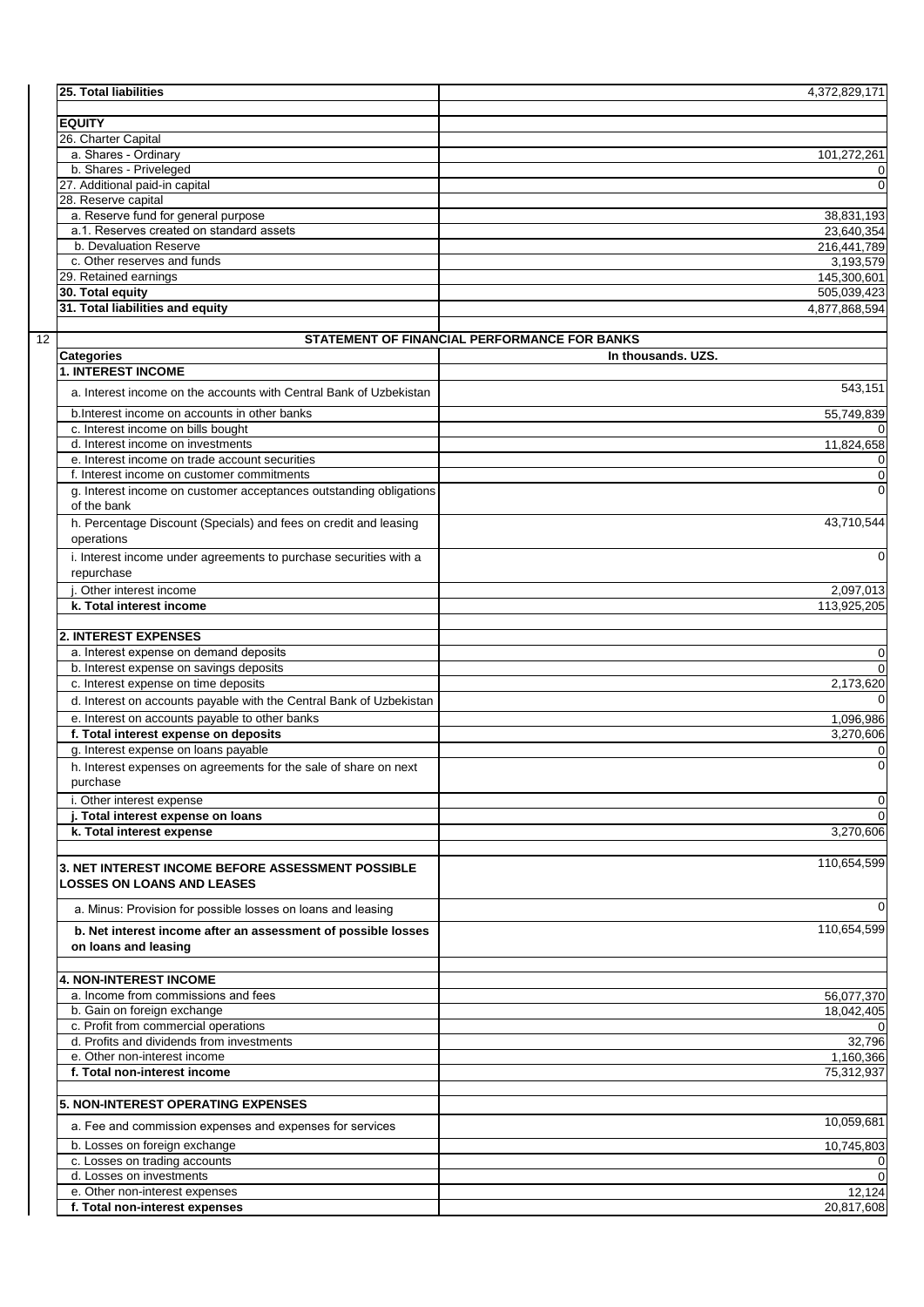|    | <b>6. NET INCOME BEFORE OPERATING EXPENSES</b> |                                                                    |                                                | 165,149,928                           |                                                              |                                         |                                              |
|----|------------------------------------------------|--------------------------------------------------------------------|------------------------------------------------|---------------------------------------|--------------------------------------------------------------|-----------------------------------------|----------------------------------------------|
|    |                                                |                                                                    |                                                |                                       |                                                              |                                         |                                              |
|    |                                                | <b>7. OPERATING EXPENSES</b>                                       |                                                |                                       |                                                              |                                         |                                              |
|    |                                                | a. Salaries and other personnel costs                              |                                                |                                       |                                                              |                                         | 49,106,354                                   |
|    |                                                | b. Rental and maintenance<br>c. Travel and transport costs         |                                                |                                       |                                                              |                                         | 5,987,356<br>397,363                         |
|    |                                                | d. Administrative expenses                                         |                                                |                                       |                                                              |                                         | 2,590,643                                    |
|    |                                                | e. Representation and charity                                      |                                                |                                       |                                                              |                                         | 1,806,537                                    |
|    |                                                | f. Depreciation costs                                              |                                                |                                       |                                                              |                                         | 6,265,165                                    |
|    |                                                | g. Insurance, taxes and other costs<br>h. Total operating expenses |                                                |                                       |                                                              |                                         | 9,806,399<br>75,959,817                      |
|    |                                                |                                                                    |                                                |                                       |                                                              |                                         |                                              |
|    |                                                | 8. VALUATION OF NON-CREDIT LOSSES                                  |                                                |                                       |                                                              |                                         | 15,744                                       |
|    |                                                |                                                                    | 9. NET INCOME BEFORE TAX AND OTHER ADJUSTMENTS |                                       |                                                              |                                         | 89,174,367                                   |
|    |                                                | a. Corporate income tax                                            |                                                |                                       |                                                              |                                         | 20,444,354                                   |
|    |                                                | <b>10. NET INCOME BEFORE ADJUSTMENT</b>                            |                                                |                                       |                                                              |                                         | 68,730,013                                   |
|    |                                                | a. Unforeseen income or losses, net                                |                                                |                                       |                                                              |                                         | $\Omega$                                     |
|    |                                                | b. Other adjustments on income, net                                |                                                |                                       |                                                              |                                         | $\Omega$                                     |
|    |                                                | 11. NET INCOME (LOSS)                                              |                                                |                                       |                                                              |                                         | 68,730,013                                   |
| 13 |                                                |                                                                    |                                                |                                       | <b>INFORMATION ON THE RESULTS OF AUDIT</b>                   |                                         |                                              |
|    |                                                | Name of auditing organization:                                     |                                                |                                       | Audit company "PricewaterhouseCoopers"                       |                                         |                                              |
|    | Date of licensing:                             |                                                                    |                                                | 12.02.2008                            |                                                              |                                         |                                              |
|    | License number:                                |                                                                    |                                                | 492                                   |                                                              |                                         |                                              |
|    | Type of conclusion:                            |                                                                    |                                                | Positive<br>26.04.2019                |                                                              |                                         |                                              |
|    | Date of audit report:                          | Number of audit report:                                            |                                                | n/a                                   |                                                              |                                         |                                              |
|    |                                                | Full name of auditor (s) who carried out the                       |                                                |                                       | Utkir Makhammadiev (Certificate Nº05082 dd 23.02.2013)       |                                         |                                              |
|    | inspection:                                    |                                                                    |                                                |                                       | Otabek Abdukodirov (Certificate Nº9/19 dd 27.08.2018)        |                                         |                                              |
|    |                                                | A copy of the audit report:****                                    |                                                |                                       |                                                              |                                         |                                              |
| 14 | N <sub>2</sub>                                 | LIST OF MAJOR TRANSACTIONS CONCLUDED IN THE CURRENT YEAR           |                                                |                                       |                                                              |                                         |                                              |
|    |                                                |                                                                    |                                                |                                       |                                                              |                                         |                                              |
|    |                                                | <b>Trade date</b>                                                  | Full name or the name of the<br>counterparty   |                                       | The subject of the<br>transaction                            | <b>Amount</b>                           | Who is the issuer of<br>the transaction (the |
|    |                                                |                                                                    |                                                |                                       |                                                              |                                         | purchaser / transferor                       |
|    |                                                |                                                                    |                                                |                                       |                                                              |                                         | of goods and services)                       |
|    | 1                                              | 18.09.2018                                                         |                                                | Commerzbank AG                        | Placing of Interbank deposit                                 | 160,780,000,000.00                      | Alienator                                    |
|    | 2                                              | 19.09.2018                                                         |                                                | Landesbank Baden-Wuerttemberg         | Placing of Interbank deposit                                 | 160,780,000,000.00                      | Alienator                                    |
|    | 3                                              | 19.09.2018                                                         |                                                | Commerzbank AG                        | Placing of Interbank deposit                                 | 160,780,000,000.00                      | Alienator                                    |
|    | 4                                              | 20.09.2018                                                         |                                                | Landesbank Baden-Wuerttemberg         | Placing of Interbank deposit                                 | 160,780,000,000.00                      | Alienator                                    |
|    | 5                                              | 20.09.2018                                                         |                                                | Commerzbank AG                        | Placing of Interbank deposit                                 | 160,780,000,000.00                      | Alienator                                    |
|    | 6                                              | 21.09.2018                                                         |                                                | Landesbank Baden-Wuerttemberg         | Placing of Interbank deposit                                 | 160,780,000,000.00                      | Alienator                                    |
|    | 7                                              | 21.09.2018                                                         |                                                | Commerzbank AG                        | Placing of Interbank deposit                                 | 160,780,000,000.00                      | Alienator                                    |
|    | 8                                              | 21.09.2018                                                         |                                                | Erste Group Bank AG                   | Placing of Interbank deposit                                 | 80,390,000,000.00                       | Alienator                                    |
|    | 9                                              | 21.09.2018                                                         |                                                | Raiffeisen Bank International AG      | Placing of Interbank deposit                                 | 80,390,000,000.00                       | Alienator                                    |
|    | 10                                             | 24.09.2018                                                         |                                                | Landesbank Baden-Wuerttemberg         | Placing of Interbank deposit                                 | 160,780,000,000.00                      | Alienator                                    |
|    | 11<br>12                                       | 24.09.2018<br>24.09.2018                                           |                                                | Commerzbank AG<br>Erste Group Bank AG | Placing of Interbank deposit<br>Placing of Interbank deposit | 160,780,000,000.00<br>80,390,000,000.00 | Alienator<br>Alienator                       |
|    | 13                                             | 25.09.2018                                                         |                                                | Landesbank Baden-Wuerttemberg         | Placing of Interbank deposit                                 | 161,585,600,000.00                      | Alienator                                    |
|    | 14                                             | 25.09.2018                                                         |                                                | Commerzbank AG                        | Placing of Interbank deposit                                 | 161,585,600,000.00                      | Alienator                                    |
|    | 15                                             | 26.09.2018                                                         |                                                | Landesbank Baden-Wuerttemberg         | Placing of Interbank deposit                                 | 161,585,600,000.00                      | Alienator                                    |
|    | 16                                             | 26.09.2018                                                         |                                                | Commerzbank AG                        | Placing of Interbank deposit                                 | 161,585,600,000.00                      | Alienator                                    |
|    | 17                                             | 26.09.2018                                                         |                                                | Erste Group Bank AG                   | Placing of Interbank deposit                                 | 80,792,800,000.00                       | Alienator                                    |
|    | 18                                             | 27.09.2018                                                         |                                                | Landesbank Baden-Wuerttemberg         | Placing of Interbank deposit                                 | 161,585,600,000.00                      | Alienator                                    |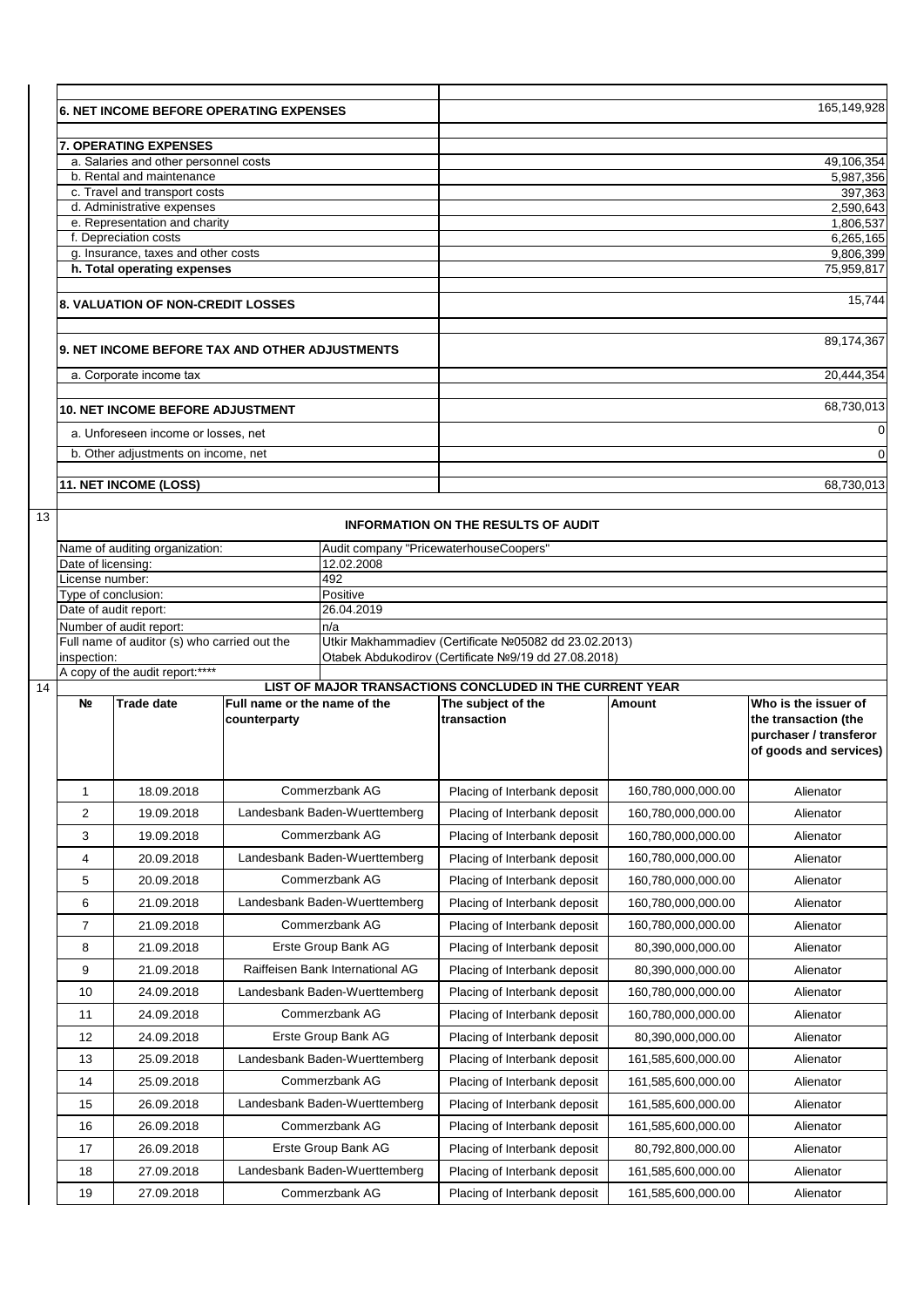| 20 | 27.09.2018 | Erste Group Bank AG           | Placing of Interbank deposit | 80,792,800,000.00  | Alienator |
|----|------------|-------------------------------|------------------------------|--------------------|-----------|
| 21 | 28.09.2018 | Landesbank Baden-Wuerttemberg | Placing of Interbank deposit | 161,585,600,000.00 | Alienator |
| 22 | 28.09.2018 | Commerzbank AG                | Placing of Interbank deposit | 161,585,600,000.00 | Alienator |
| 23 | 28.09.2018 | Erste Group Bank AG           | Placing of Interbank deposit | 80,792,800,000.00  | Alienator |
| 24 | 02.10.2018 | Landesbank Baden-Wuerttemberg | Placing of Interbank deposit | 161,585,600,000.00 | Alienator |
| 25 | 02.10.2018 | Commerzbank AG                | Placing of Interbank deposit | 161,585,600,000.00 | Alienator |
| 26 | 02.10.2018 | Erste Group Bank AG           | Placing of Interbank deposit | 80,792,800,000.00  | Alienator |
| 27 | 03.10.2018 | Landesbank Baden-Wuerttemberg | Placing of Interbank deposit | 163,593,200,000.00 | Alienator |
| 28 | 03.10.2018 | Commerzbank AG                | Placing of Interbank deposit | 163,593,200,000.00 | Alienator |
| 29 | 03.10.2018 | Erste Group Bank AG           | Placing of Interbank deposit | 81,796,600,000.00  | Alienator |
| 30 | 04.10.2018 | Landesbank Baden-Wuerttemberg | Placing of Interbank deposit | 163,593,200,000.00 | Alienator |
| 31 | 04.10.2018 | Commerzbank AG                | Placing of Interbank deposit | 163,593,200,000.00 | Alienator |
| 32 | 04.10.2018 | Erste Group Bank AG           | Placing of Interbank deposit | 81,796,600,000.00  | Alienator |
| 33 | 05.10.2018 | Landesbank Baden-Wuerttemberg | Placing of Interbank deposit | 163,593,200,000.00 | Alienator |
| 34 | 05.10.2018 | Commerzbank AG                | Placing of Interbank deposit | 163,593,200,000.00 | Alienator |
| 35 | 05.10.2018 | Erste Group Bank AG           | Placing of Interbank deposit | 81,796,600,000.00  | Alienator |
| 36 | 09.10.2018 | Landesbank Baden-Wuerttemberg | Placing of Interbank deposit | 163,621,600,000.00 | Alienator |
| 37 | 09.10.2018 | Commerzbank AG                | Placing of Interbank deposit | 163,621,600,000.00 | Alienator |
| 38 | 09.10.2018 | Erste Group Bank AG           | Placing of Interbank deposit | 81,810,800,000.00  | Alienator |
| 39 | 10.10.2018 | Landesbank Baden-Wuerttemberg | Placing of Interbank deposit | 163,621,600,000.00 | Alienator |
| 40 | 10.10.2018 | Commerzbank AG                | Placing of Interbank deposit | 163,621,600,000.00 | Alienator |
| 41 | 10.10.2018 | Erste Group Bank AG           | Placing of Interbank deposit | 81,810,800,000.00  | Alienator |
| 42 | 11.10.2018 | Landesbank Baden-Wuerttemberg | Placing of Interbank deposit | 163,621,600,000.00 | Alienator |
| 43 | 11.10.2018 | Commerzbank AG                | Placing of Interbank deposit | 163,621,600,000.00 | Alienator |
| 44 | 11.10.2018 | Erste Group Bank AG           | Placing of Interbank deposit | 81,810,800,000.00  | Alienator |
| 45 | 12.10.2018 | Landesbank Baden-Wuerttemberg | Placing of Interbank deposit | 163,621,600,000.00 | Alienator |
| 46 | 12.10.2018 | Commerzbank AG                | Placing of Interbank deposit | 163,621,600,000.00 | Alienator |
| 47 | 12.10.2018 | Erste Group Bank AG           | Placing of Interbank deposit | 81,810,800,000.00  | Alienator |
| 48 | 15.10.2018 | Landesbank Baden-Wuerttemberg | Placing of Interbank deposit | 163,621,600,000.00 | Alienator |
| 49 | 15.10.2018 | Commerzbank AG                | Placing of Interbank deposit | 163,621,600,000.00 | Alienator |
| 50 | 15.10.2018 | Erste Group Bank AG           | Placing of Interbank deposit | 81,810,800,000.00  | Alienator |
| 51 | 16.10.2018 | Landesbank Baden-Wuerttemberg | Placing of Interbank deposit | 164,160,800,000.00 | Alienator |
| 52 | 16.10.2018 | Commerzbank AG                | Placing of Interbank deposit | 164,160,800,000.00 | Alienator |
| 53 | 16.10.2018 | Erste Group Bank AG           | Placing of Interbank deposit | 82,080,400,000.00  | Alienator |
| 54 | 17.10.2018 | Landesbank Baden-Wuerttemberg | Placing of Interbank deposit | 164,160,800,000.00 | Alienator |
| 55 | 17.10.2018 | Commerzbank AG                | Placing of Interbank deposit | 164,160,800,000.00 | Alienator |
| 56 | 17.10.2018 | Erste Group Bank AG           | Placing of Interbank deposit | 82,080,400,000.00  | Alienator |
| 57 | 18.10.2018 | Landesbank Baden-Wuerttemberg | Placing of Interbank deposit | 164,160,800,000.00 | Alienator |
| 58 | 18.10.2018 | Commerzbank AG                | Placing of Interbank deposit | 164,160,800,000.00 | Alienator |
| 59 | 18.10.2018 | Erste Group Bank AG           | Placing of Interbank deposit | 82,080,400,000.00  | Alienator |
| 60 | 19.10.2018 | Landesbank Baden-Wuerttemberg | Placing of Interbank deposit | 164,160,800,000.00 | Alienator |
| 61 | 19.10.2018 | Commerzbank AG                | Placing of Interbank deposit | 164,160,800,000.00 | Alienator |
| 62 | 19.10.2018 | Erste Group Bank AG           | Placing of Interbank deposit | 82,080,400,000.00  | Alienator |
| 63 | 22.10.2018 | Landesbank Baden-Wuerttemberg | Placing of Interbank deposit | 164,160,800,000.00 | Alienator |
| 64 | 22.10.2018 | Commerzbank AG                | Placing of Interbank deposit | 164,160,800,000.00 | Alienator |
| 65 | 22.10.2018 | Erste Group Bank AG           | Placing of Interbank deposit | 82,080,400,000.00  | Alienator |
| 66 | 23.10.2018 | Landesbank Baden-Wuerttemberg | Placing of Interbank deposit | 164,522,000,000.00 | Alienator |
| 67 | 23.10.2018 | Commerzbank AG                | Placing of Interbank deposit | 164,522,000,000.00 | Alienator |
| 68 | 23.10.2018 | Erste Group Bank AG           | Placing of Interbank deposit | 82,261,000,000.00  | Alienator |
| 69 | 24.10.2018 | Landesbank Baden-Wuerttemberg | Placing of Interbank deposit | 164,522,000,000.00 | Alienator |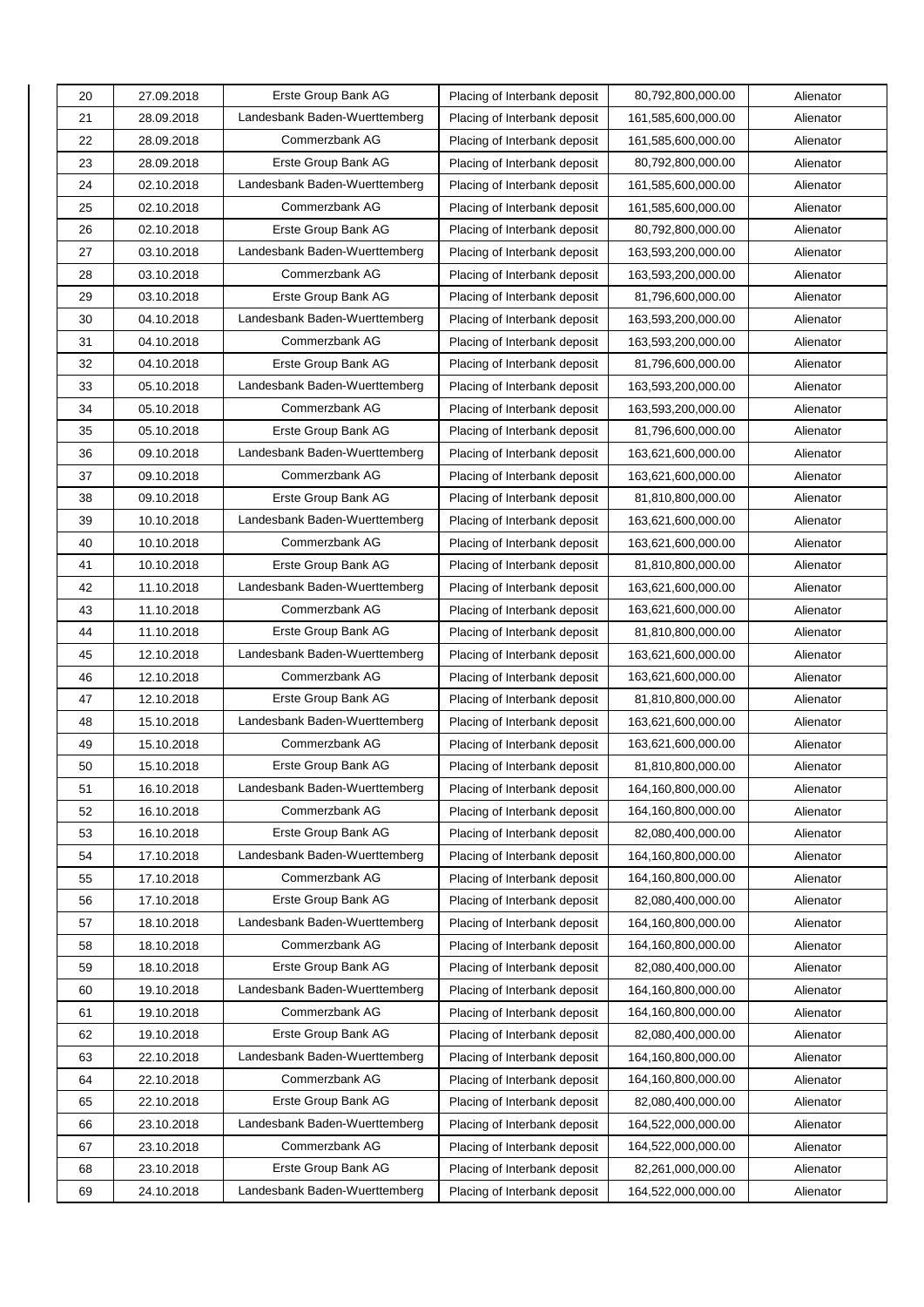| 70  | 24.10.2018 | Commerzbank AG                | Placing of Interbank deposit | 164,522,000,000.00 | Alienator |
|-----|------------|-------------------------------|------------------------------|--------------------|-----------|
| 71  | 24.10.2018 | Erste Group Bank AG           | Placing of Interbank deposit | 82,261,000,000.00  | Alienator |
| 72  | 25.10.2018 | Landesbank Baden-Wuerttemberg | Placing of Interbank deposit | 164,522,000,000.00 | Alienator |
| 73  | 25.10.2018 | Commerzbank AG                | Placing of Interbank deposit | 164,522,000,000.00 | Alienator |
| 74  | 25.10.2018 | Erste Group Bank AG           | Placing of Interbank deposit | 82,261,000,000.00  | Alienator |
| 75  | 26.10.2018 | Landesbank Baden-Wuerttemberg | Placing of Interbank deposit | 164,522,000,000.00 | Alienator |
| 76  | 26.10.2018 | Commerzbank AG                | Placing of Interbank deposit | 164,522,000,000.00 | Alienator |
| 77  | 26.10.2018 | Erste Group Bank AG           | Placing of Interbank deposit | 82,261,000,000.00  | Alienator |
| 78  | 29.10.2018 | Landesbank Baden-Wuerttemberg | Placing of Interbank deposit | 164,522,000,000.00 | Alienator |
| 79  | 29.10.2018 | Commerzbank AG                | Placing of Interbank deposit | 164,522,000,000.00 | Alienator |
| 80  | 29.10.2018 | Erste Group Bank AG           | Placing of Interbank deposit | 82,261,000,000.00  | Alienator |
| 81  | 30.10.2018 | Landesbank Baden-Wuerttemberg | Placing of Interbank deposit | 164,737,400,000.00 | Alienator |
| 82  | 30.10.2018 | Commerzbank AG                | Placing of Interbank deposit | 164,737,400,000.00 | Alienator |
| 83  | 30.10.2018 | Erste Group Bank AG           | Placing of Interbank deposit | 82,368,700,000.00  | Alienator |
| 84  | 31.10.2018 | Landesbank Baden-Wuerttemberg | Placing of Interbank deposit | 164,737,400,000.00 | Alienator |
| 85  | 31.10.2018 | Commerzbank AG                | Placing of Interbank deposit | 164,737,400,000.00 | Alienator |
| 86  | 31.10.2018 | Erste Group Bank AG           | Placing of Interbank deposit | 82,368,700,000.00  | Alienator |
| 87  | 01.11.2018 | Landesbank Baden-Wuerttemberg | Placing of Interbank deposit | 164,737,400,000.00 | Alienator |
| 88  | 01.11.2018 | Erste Group Bank AG           | Placing of Interbank deposit | 82,368,700,000.00  | Alienator |
| 89  | 02.11.2018 | Landesbank Baden-Wuerttemberg | Placing of Interbank deposit | 164,737,400,000.00 | Alienator |
| 90  | 02.11.2018 | Erste Group Bank AG           | Placing of Interbank deposit | 82,368,700,000.00  | Alienator |
| 91  | 05.11.2018 | Landesbank Baden-Wuerttemberg | Placing of Interbank deposit | 164,737,400,000.00 | Alienator |
| 92  | 05.11.2018 | Erste Group Bank AG           | Placing of Interbank deposit | 82,368,700,000.00  | Alienator |
| 93  | 06.11.2018 | Landesbank Baden-Wuerttemberg | Placing of Interbank deposit | 164,999,400,000.00 | Alienator |
| 94  | 06.11.2018 | Erste Group Bank AG           | Placing of Interbank deposit | 82,499,700,000.00  | Alienator |
| 95  | 07.11.2018 | Landesbank Baden-Wuerttemberg | Placing of Interbank deposit | 164,999,400,000.00 | Alienator |
| 96  | 07.11.2018 | Erste Group Bank AG           | Placing of Interbank deposit | 82,499,700,000.00  | Alienator |
| 97  | 08.11.2018 | Landesbank Baden-Wuerttemberg | Placing of Interbank deposit | 164,999,400,000.00 | Alienator |
| 98  | 08.11.2018 | Erste Group Bank AG           | Placing of Interbank deposit | 82,499,700,000.00  | Alienator |
| 99  | 09.11.2018 | Landesbank Baden-Wuerttemberg | Placing of Interbank deposit | 164,999,400,000.00 | Alienator |
| 100 | 09.11.2018 | Erste Group Bank AG           | Placing of Interbank deposit | 82,499,700,000.00  | Alienator |
| 101 | 13.11.2018 | Landesbank Baden-Wuerttemberg | Placing of Interbank deposit | 165,425,400,000.00 | Alienator |
| 102 | 13.11.2018 | Commerzbank AG                | Placing of Interbank deposit | 165,425,400,000.00 | Alienator |
| 103 | 13.11.2018 | Erste Group Bank AG           | Placing of Interbank deposit | 82,712,700,000.00  | Alienator |
| 104 | 14.11.2018 | Landesbank Baden-Wuerttemberg | Placing of Interbank deposit | 165,425,400,000.00 | Alienator |
| 105 | 14.11.2018 | Commerzbank AG                | Placing of Interbank deposit | 165,425,400,000.00 | Alienator |
| 106 | 14.11.2018 | Erste Group Bank AG           | Placing of Interbank deposit | 82,712,700,000.00  | Alienator |
| 107 | 15.11.2018 | Landesbank Baden-Wuerttemberg | Placing of Interbank deposit | 165,425,400,000.00 | Alienator |
| 108 | 15.11.2018 | Erste Group Bank AG           | Placing of Interbank deposit | 82,712,700,000.00  | Alienator |
| 109 | 16.11.2018 | Landesbank Baden-Wuerttemberg | Placing of Interbank deposit | 165,425,400,000.00 | Alienator |
| 110 | 16.11.2018 | Commerzbank AG                | Placing of Interbank deposit | 165,425,400,000.00 | Alienator |
| 111 | 16.11.2018 | Erste Group Bank AG           | Placing of Interbank deposit | 82,712,700,000.00  | Alienator |
| 112 | 19.11.2018 | Landesbank Baden-Wuerttemberg | Placing of Interbank deposit | 165,425,400,000.00 | Alienator |
| 113 | 19.11.2018 | Commerzbank AG                | Placing of Interbank deposit | 165,425,400,000.00 | Alienator |
| 114 | 19.11.2018 | Erste Group Bank AG           | Placing of Interbank deposit | 82,712,700,000.00  | Alienator |
| 115 | 20.11.2018 | Landesbank Baden-Wuerttemberg | Placing of Interbank deposit | 165,550,600,000.00 | Alienator |
| 116 | 20.11.2018 | Erste Group Bank AG           | Placing of Interbank deposit | 82,775,300,000.00  | Alienator |
| 117 | 21.11.2018 | Landesbank Baden-Wuerttemberg | Placing of Interbank deposit | 165,550,600,000.00 | Alienator |
| 118 | 21.11.2018 | Commerzbank AG                | Placing of Interbank deposit | 165,550,600,000.00 | Alienator |
| 119 | 21.11.2018 | Erste Group Bank AG           | Placing of Interbank deposit | 82,775,300,000.00  | Alienator |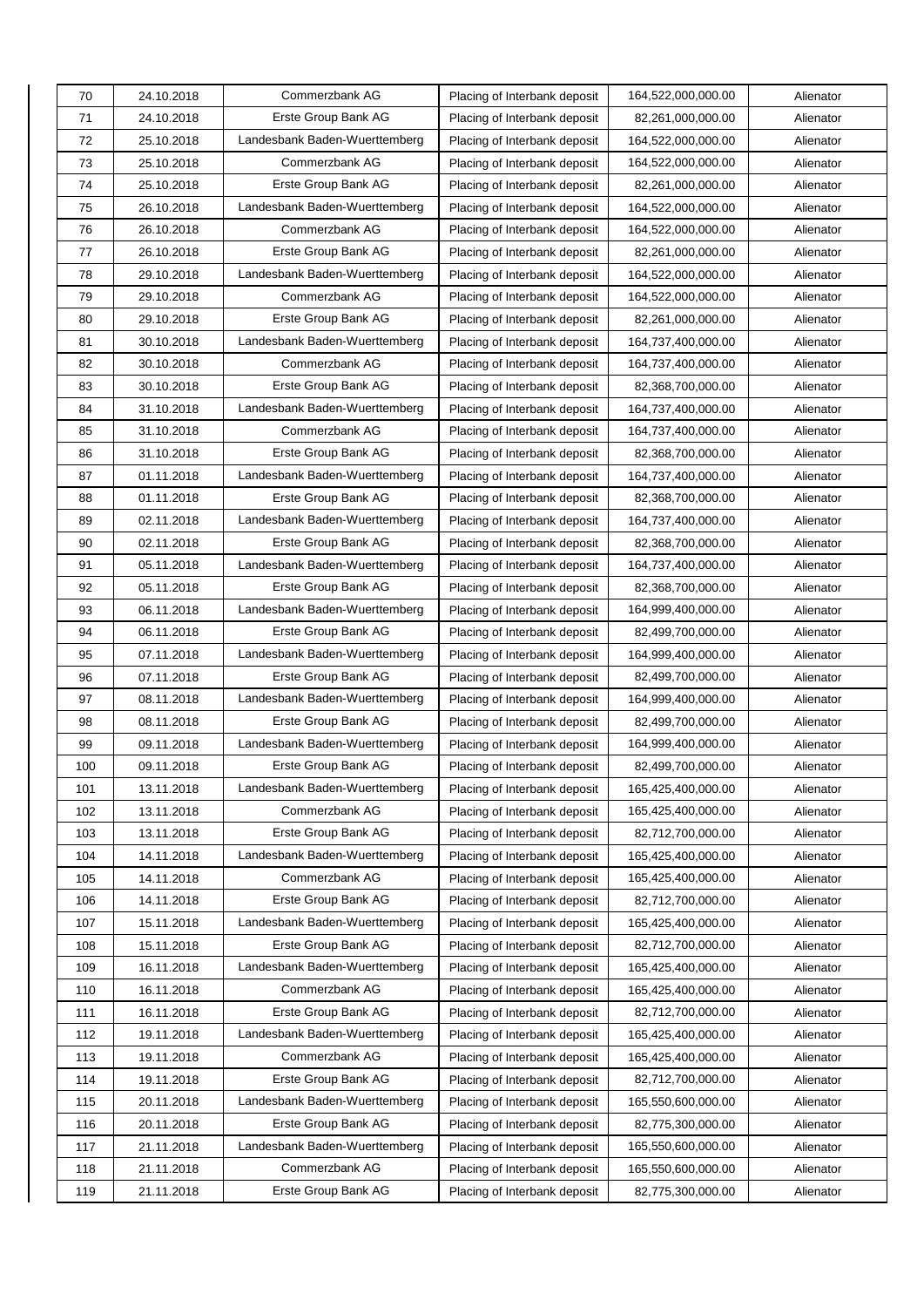| 120 | 23.11.2018 | Landesbank Baden-Wuerttemberg | Placing of Interbank deposit | 165,550,600,000.00 | Alienator |
|-----|------------|-------------------------------|------------------------------|--------------------|-----------|
| 121 | 23.11.2018 | Commerzbank AG                | Placing of Interbank deposit | 165,550,600,000.00 | Alienator |
| 122 | 23.11.2018 | Erste Group Bank AG           | Placing of Interbank deposit | 82,775,300,000.00  | Alienator |
| 123 | 26.11.2018 | Landesbank Baden-Wuerttemberg | Placing of Interbank deposit | 165,550,600,000.00 | Alienator |
| 124 | 26.11.2018 | Commerzbank AG                | Placing of Interbank deposit | 165,550,600,000.00 | Alienator |
| 125 | 26.11.2018 | Erste Group Bank AG           | Placing of Interbank deposit | 82,775,300,000.00  | Alienator |
| 126 | 27.11.2018 | Landesbank Baden-Wuerttemberg | Placing of Interbank deposit | 165,984,000,000.00 | Alienator |
| 127 | 27.11.2018 | Commerzbank AG                | Placing of Interbank deposit | 165,984,000,000.00 | Alienator |
| 128 | 27.11.2018 | Erste Group Bank AG           | Placing of Interbank deposit | 82,992,000,000.00  | Alienator |
| 129 | 28.11.2018 | Landesbank Baden-Wuerttemberg | Placing of Interbank deposit | 165,984,000,000.00 | Alienator |
| 130 | 28.11.2018 | Commerzbank AG                | Placing of Interbank deposit | 165,984,000,000.00 | Alienator |
| 131 | 28.11.2018 | Erste Group Bank AG           | Placing of Interbank deposit | 82,992,000,000.00  | Alienator |
| 132 | 29.11.2018 | Landesbank Baden-Wuerttemberg | Placing of Interbank deposit | 165,984,000,000.00 | Alienator |
| 133 | 29.11.2018 | Commerzbank AG                | Placing of Interbank deposit | 165,984,000,000.00 | Alienator |
| 134 | 29.11.2018 | Erste Group Bank AG           | Placing of Interbank deposit | 82,992,000,000.00  | Alienator |
| 135 | 30.11.2018 | Landesbank Baden-Wuerttemberg | Placing of Interbank deposit | 165,984,000,000.00 | Alienator |
| 136 | 30.11.2018 | Commerzbank AG                | Placing of Interbank deposit | 165,984,000,000.00 | Alienator |
| 137 | 30.11.2018 | Erste Group Bank AG           | Placing of Interbank deposit | 82,992,000,000.00  | Alienator |
| 138 | 03.12.2018 | Landesbank Baden-Wuerttemberg | Placing of Interbank deposit | 165,984,000,000.00 | Alienator |
| 139 | 03.12.2018 | Commerzbank AG                | Placing of Interbank deposit | 165,984,000,000.00 | Alienator |
| 140 | 03.12.2018 | Erste Group Bank AG           | Placing of Interbank deposit | 82,992,000,000.00  | Alienator |
| 141 | 04.12.2018 | Landesbank Baden-Wuerttemberg | Placing of Interbank deposit | 166,297,000,000.00 | Alienator |
| 142 | 04.12.2018 | Commerzbank AG                | Placing of Interbank deposit | 166,297,000,000.00 | Alienator |
| 143 | 04.12.2018 | Erste Group Bank AG           | Placing of Interbank deposit | 83,148,500,000.00  | Alienator |
| 144 | 04.12.2018 | Mizuho Bank LTD, Seoul branch | Placing of Interbank deposit | 83,148,500,000.00  | Alienator |
| 145 | 05.12.2018 | Landesbank Baden-Wuerttemberg | Placing of Interbank deposit | 166,297,000,000.00 | Alienator |
| 146 | 05.12.2018 | Erste Group Bank AG           | Placing of Interbank deposit | 83,148,500,000.00  | Alienator |
| 147 | 05.12.2018 | Mizuho Bank LTD, Seoul branch | Placing of Interbank deposit | 83,148,500,000.00  | Alienator |
| 148 | 06.12.2018 | Landesbank Baden-Wuerttemberg | Placing of Interbank deposit | 166,297,000,000.00 | Alienator |
| 149 | 06.12.2018 | Commerzbank AG                | Placing of Interbank deposit | 166,297,000,000.00 | Alienator |
| 150 | 06.12.2018 | Erste Group Bank AG           | Placing of Interbank deposit | 83,148,500,000.00  | Alienator |
| 151 | 06.12.2018 | Mizuho Bank LTD, Seoul branch | Placing of Interbank deposit | 166,297,000,000.00 | Alienator |
| 152 | 06.12.2018 | DBS Bank LTD                  | Placing of Interbank deposit | 83,148,500,000.00  | Alienator |
| 153 | 07.12.2018 | Landesbank Baden-Wuerttemberg | Placing of Interbank deposit | 166,297,000,000.00 | Alienator |
| 154 | 07.12.2018 | Commerzbank AG                | Placing of Interbank deposit | 166,297,000,000.00 | Alienator |
| 155 | 07.12.2018 | Erste Group Bank AG           | Placing of Interbank deposit | 83,148,500,000.00  | Alienator |
| 156 | 07.12.2018 | Mizuho Bank LTD, Seoul branch | Placing of Interbank deposit | 166,297,000,000.00 | Alienator |
| 157 | 07.12.2018 | DBS Bank LTD                  | Placing of Interbank deposit | 83,148,500,000.00  | Alienator |
| 158 | 10.12.2018 | Landesbank Baden-Wuerttemberg | Placing of Interbank deposit | 166,297,000,000.00 | Alienator |
| 159 | 10.12.2018 | Commerzbank AG                | Placing of Interbank deposit | 166,297,000,000.00 | Alienator |
| 160 | 10.12.2018 | Erste Group Bank AG           | Placing of Interbank deposit | 83,148,500,000.00  | Alienator |
| 161 | 10.12.2018 | Mizuho Bank LTD, Seoul branch | Placing of Interbank deposit | 166,297,000,000.00 | Alienator |
| 162 | 10.12.2018 | DBS Bank LTD                  | Placing of Interbank deposit | 83,148,500,000.00  | Alienator |
| 163 | 11.12.2018 | Landesbank Baden-Wuerttemberg | Placing of Interbank deposit | 166,252,800,000.00 | Alienator |
| 164 | 11.12.2018 | Commerzbank AG                | Placing of Interbank deposit | 166,252,800,000.00 | Alienator |
| 165 | 11.12.2018 | Erste Group Bank AG           | Placing of Interbank deposit | 83,126,400,000.00  | Alienator |
| 166 | 11.12.2018 | DBS Bank LTD                  | Placing of Interbank deposit | 83,126,400,000.00  | Alienator |
| 167 | 12.12.2018 | Landesbank Baden-Wuerttemberg | Placing of Interbank deposit | 166,252,800,000.00 | Alienator |
| 168 | 12.12.2018 | Commerzbank AG                | Placing of Interbank deposit | 166,252,800,000.00 | Alienator |
| 169 | 12.12.2018 | Erste Group Bank AG           | Placing of Interbank deposit | 83,126,400,000.00  | Alienator |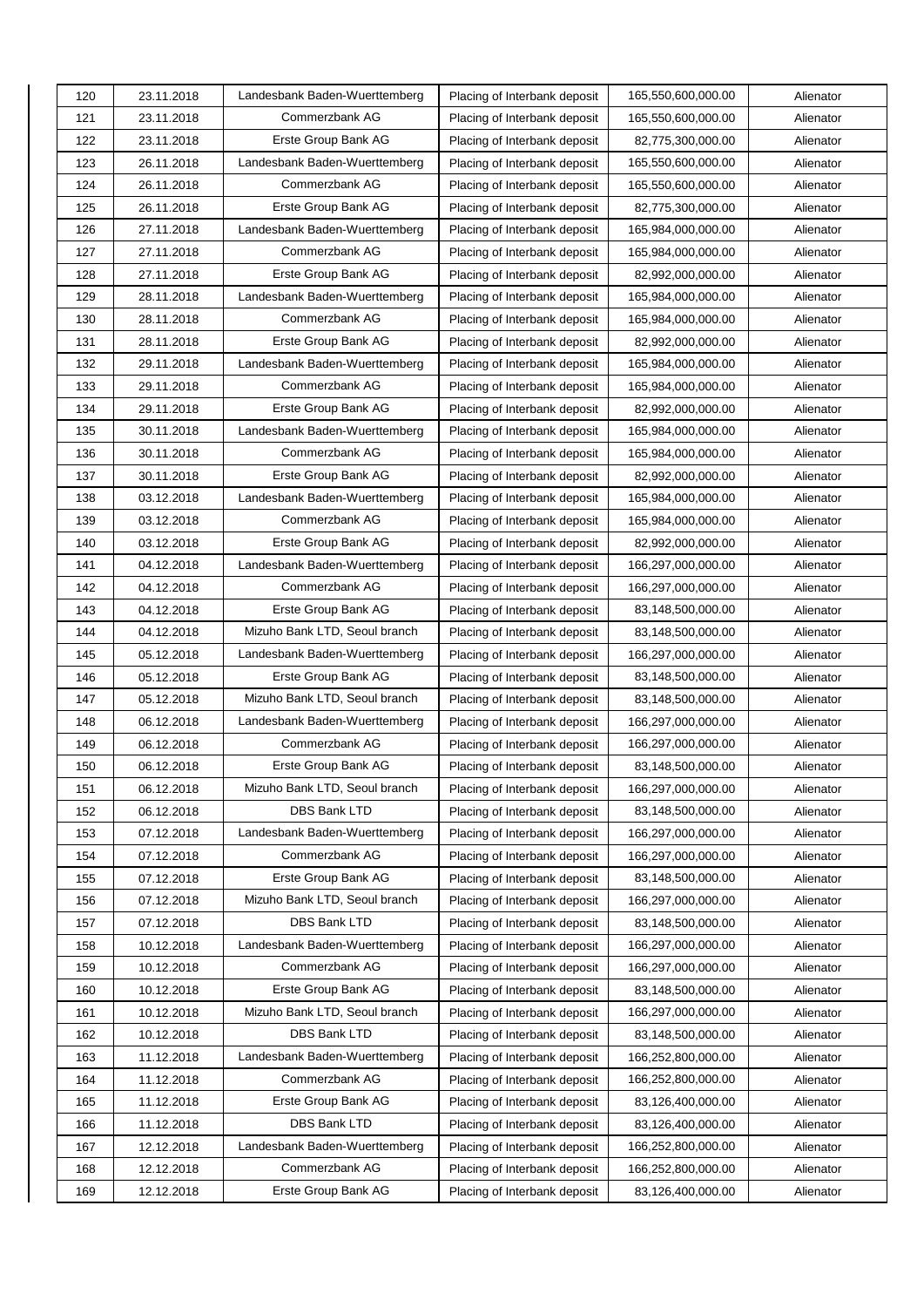| 170        | 12.12.2018               | Mizuho Bank LTD, Seoul branch                                                     | Placing of Interbank deposit                                 | 166,252,800,000.00                                    | Alienator                                                            |
|------------|--------------------------|-----------------------------------------------------------------------------------|--------------------------------------------------------------|-------------------------------------------------------|----------------------------------------------------------------------|
| 171        | 12.12.2018               | <b>DBS Bank LTD</b>                                                               | Placing of Interbank deposit                                 | 83,126,400,000.00                                     | Alienator                                                            |
| 172        | 13.12.2018               | Landesbank Baden-Wuerttemberg                                                     | Placing of Interbank deposit                                 | 166,252,800,000.00                                    | Alienator                                                            |
| 173        | 13.12.2018               | Commerzbank AG                                                                    | Placing of Interbank deposit                                 | 166,252,800,000.00                                    | Alienator                                                            |
| 174        | 13.12.2018               | Erste Group Bank AG                                                               | Placing of Interbank deposit                                 | 83,126,400,000.00                                     | Alienator                                                            |
| 175        | 13.12.2018               | Mizuho Bank LTD, Seoul branch                                                     | Placing of Interbank deposit                                 | 166,252,800,000.00                                    | Alienator                                                            |
| 176        | 13.12.2018               | <b>DBS Bank LTD</b>                                                               | Placing of Interbank deposit                                 | 83,126,400,000.00                                     | Alienator                                                            |
| 177        | 14.12.2018               | Commerzbank AG                                                                    | Placing of Interbank deposit                                 | 166,252,800,000.00                                    | Alienator                                                            |
| 178        | 14.12.2018               | Erste Group Bank AG                                                               | Placing of Interbank deposit                                 | 83,126,400,000.00                                     | Alienator                                                            |
| 179        | 14.12.2018               | Mizuho Bank LTD, Seoul branch                                                     | Placing of Interbank deposit                                 | 166,252,800,000.00                                    | Alienator                                                            |
| 180        | 14.12.2018               | DBS Bank LTD                                                                      | Placing of Interbank deposit                                 | 83,126,400,000.00                                     | Alienator                                                            |
| 181        | 14.12.2018               | DZ Bank AG                                                                        | Placing of Interbank deposit                                 | 83,126,400,000.00                                     | Alienator                                                            |
| 182        | 17.12.2018               | Landesbank Baden-Wuerttemberg                                                     | Placing of Interbank deposit                                 | 166,252,800,000.00                                    | Alienator                                                            |
| 183        | 17.12.2018               | Commerzbank AG                                                                    | Placing of Interbank deposit                                 | 166,252,800,000.00                                    | Alienator                                                            |
| 184        | 17.12.2018               | Erste Group Bank AG                                                               | Placing of Interbank deposit                                 | 83,126,400,000.00                                     | Alienator                                                            |
| 185        | 17.12.2018               | Mizuho Bank LTD, Seoul branch                                                     | Placing of Interbank deposit                                 | 166,252,800,000.00                                    | Alienator                                                            |
| 186        | 17.12.2018               | <b>DBS Bank LTD</b>                                                               | Placing of Interbank deposit                                 | 83,126,400,000.00                                     | Alienator                                                            |
| 187        | 18.12.2018               | Landesbank Baden-Wuerttemberg                                                     | Placing of Interbank deposit                                 | 166,511,800,000.00                                    | Alienator                                                            |
| 188        | 18.12.2018               | Commerzbank AG                                                                    | Placing of Interbank deposit                                 | 166,511,800,000.00                                    | Alienator                                                            |
| 189        | 18.12.2018               | Erste Group Bank AG                                                               | Placing of Interbank deposit                                 | 83,255,900,000.00                                     | Alienator                                                            |
| 190        | 18.12.2018               | Mizuho Bank LTD, Seoul branch                                                     | Placing of Interbank deposit                                 | 166,511,800,000.00                                    | Alienator                                                            |
| 191        | 18.12.2018               | <b>DBS Bank LTD</b>                                                               | Placing of Interbank deposit                                 | 83,255,900,000.00                                     | Alienator                                                            |
| 192        | 18.12.2018               | DZ Bank AG                                                                        | Placing of Interbank deposit                                 | 83,255,900,000.00                                     | Alienator                                                            |
| 193        | 19.12.2018               | Commerzbank AG                                                                    | Placing of Interbank deposit                                 | 166,511,800,000.00                                    | Alienator                                                            |
| 194        | 19.12.2018               | Erste Group Bank AG                                                               | Placing of Interbank deposit                                 | 83,255,900,000.00                                     | Alienator                                                            |
| 195        | 19.12.2018               | Mizuho Bank LTD, Seoul branch                                                     | Placing of Interbank deposit                                 | 166,511,800,000.00                                    | Alienator                                                            |
| 196        | 19.12.2018               | <b>DBS Bank LTD</b>                                                               | Placing of Interbank deposit                                 | 83,255,900,000.00                                     | Alienator                                                            |
| 197        | 19.12.2018               | DZ Bank AG                                                                        | Placing of Interbank deposit                                 | 83,255,900,000.00                                     | Alienator                                                            |
| 198        | 20.12.2018               | Erste Group Bank AG                                                               | Placing of Interbank deposit                                 | 83,255,900,000.00                                     | Alienator                                                            |
| 199        | 20.12.2018               | DBS Bank LTD                                                                      | Placing of Interbank deposit                                 | 83,255,900,000.00                                     | Alienator                                                            |
| 200        | 20.12.2018               | DZ Bank AG                                                                        | Placing of Interbank deposit                                 | 83,255,900,000.00                                     | Alienator                                                            |
| 201        | 20.12.2018               | Landesbank Baden-Wuerttemberg                                                     | Placing of Interbank deposit                                 | 166,511,800,000.00                                    | Alienator                                                            |
| 202        | 20.12.2018               | Commerzbank AG                                                                    | Placing of Interbank deposit                                 | 166,511,800,000.00                                    | Alienator                                                            |
| 203        | 20.12.2018               | Mizuho Bank LTD, Seoul branch                                                     | Placing of Interbank deposit                                 | 166,511,800,000.00                                    | Alienator                                                            |
| 204        | 20.12.2018               | DBS Bank LTD                                                                      | Placing of Interbank deposit                                 | 83,255,900,000.00                                     | Alienator                                                            |
| 205        | 20.12.2018               | DZ Bank AG                                                                        | Placing of Interbank deposit                                 | 83,255,900,000.00                                     | Alienator                                                            |
| 206        | 24.12.2018               | Commerzbank AG                                                                    | Placing of Interbank deposit                                 | 166,511,800,000.00                                    | Alienator                                                            |
| 207        | 24.12.2018               | Mizuho Bank LTD, Seoul branch                                                     | Placing of Interbank deposit                                 | 166,511,800,000.00                                    | Alienator                                                            |
| 208        | 24.12.2018               | DBS Bank LTD                                                                      | Placing of Interbank deposit                                 | 83,255,900,000.00                                     | Alienator                                                            |
| 209        | 26.12.2018               | Mizuho Bank LTD, Seoul branch                                                     | Placing of Interbank deposit                                 | 166,791,000,000.00                                    | Alienator                                                            |
| 210        | 26.12.2018               | DBS Bank LTD                                                                      | Placing of Interbank deposit                                 | 83,395,500,000.00                                     | Alienator                                                            |
| 211        | 28.12.2018               | Landesbank Baden-Wuerttemberg                                                     | Placing of Interbank deposit                                 | 166,791,000,000.00                                    | Alienator                                                            |
| 212        | 28.12.2018               | Erste Group Bank AG                                                               | Placing of Interbank deposit                                 | 166,791,000,000.00                                    | Alienator                                                            |
| 213<br>214 | 28.12.2018<br>28.12.2018 | Mizuho Bank LTD, Seoul branch<br>DBS Bank LTD                                     | Placing of Interbank deposit<br>Placing of Interbank deposit | 166,791,000,000.00<br>166,791,000,000.00              | Alienator<br>Alienator                                               |
| 215        | 28.12.2018               | DZ Bank AG                                                                        | Placing of Interbank deposit                                 | 83,395,500,000.00                                     | Alienator                                                            |
| 15         |                          |                                                                                   | LIST OF AGREEMENTS WITH AFFILIATES IN THE CURRENT YEAR       |                                                       |                                                                      |
| Nº         | <b>Trade date</b>        | Full name or<br>The subject of the<br>the name of the transaction<br>counterparty | Amount                                                       | Issuer body taking the<br>decision on<br>transactions | The full wording of the<br>resolutions adopted by<br>the transaction |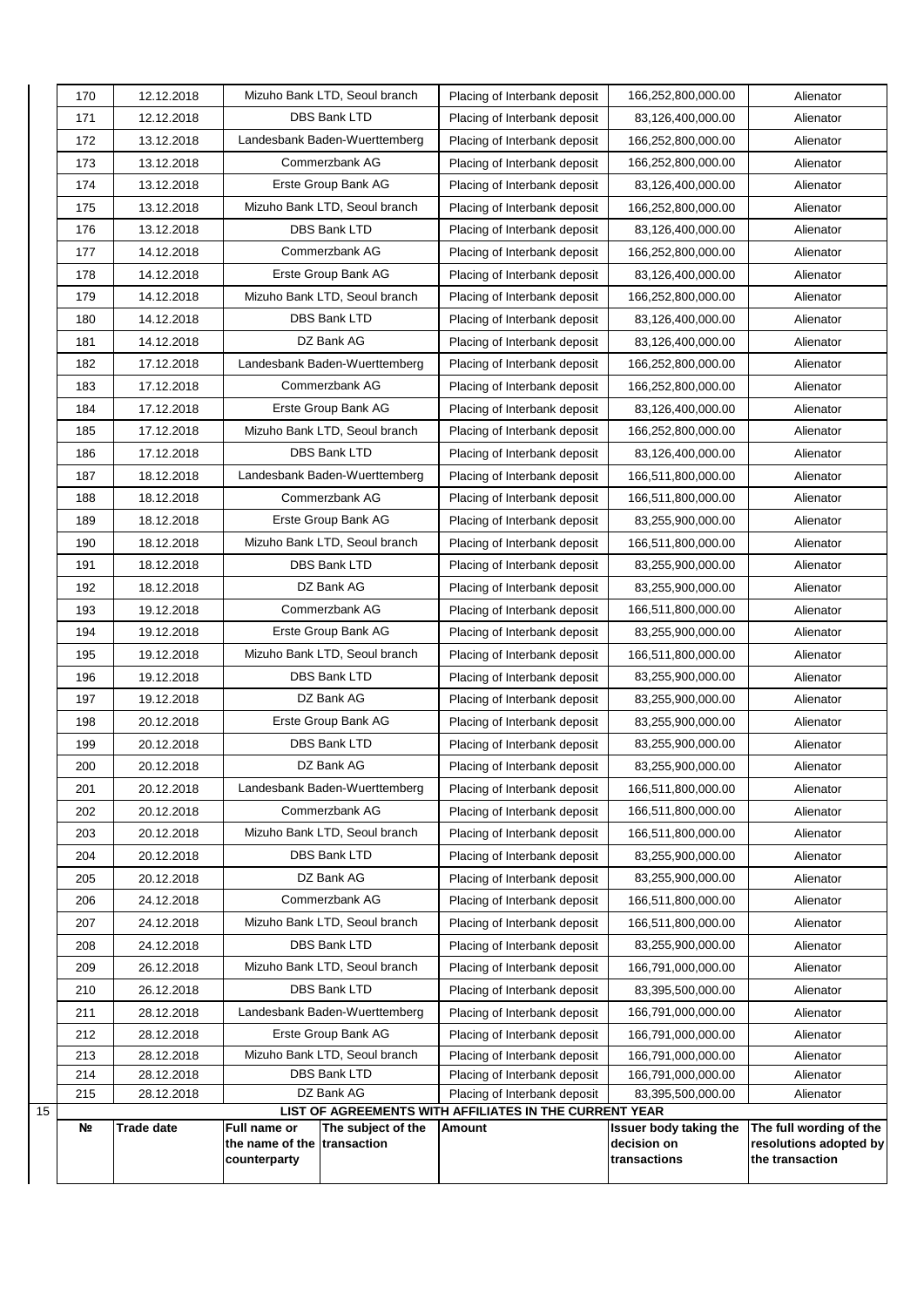| 1  | 12.03.2018 KDB Asia Ltd. | Placing of Interbank<br>deposit | 40 817 300 000 soums<br>(equiv.to 5 000 000 US<br>dollars) | Signed by executive<br>director (on the basis of<br>2nd Extraordinary<br>General Meeting of<br>Shareholders dated<br>28.08.2015, 2nd<br>agendum | Approval of limits for the<br>transactions with KDB<br>Asia Ltd.(Hong Kong)<br>and the branch KDB<br>London  |
|----|--------------------------|---------------------------------|------------------------------------------------------------|-------------------------------------------------------------------------------------------------------------------------------------------------|--------------------------------------------------------------------------------------------------------------|
| 2  | 13.03.2018 KDB Asia Ltd. | Placing of Interbank<br>deposit | 40 700 300 000 soums<br>(equiv.to 5 000 000 US<br>dollars) | Signed by executive<br>director (on the basis of<br>2nd Extraordinary<br>General Meeting of<br>Shareholders dated<br>28.08.2015, 2nd<br>agendum | Approval of limits for the<br>transactions with KDB<br>Asia Ltd.(Hong Kong)<br>and the branch KDB<br>London  |
| 3  | 16.04.2018 KDB Asia Ltd. | Placing of Interbank<br>deposit | 40 474 950 000 soums<br>(equiv.to 5 000 000 US<br>dollars) | Signed by executive<br>director (on the basis of<br>2nd Extraordinary<br>General Meeting of<br>Shareholders dated<br>28.08.2015, 2nd<br>agendum | Approval of limits for the<br>transactions with KDB<br>Asia Ltd. (Hong Kong)<br>and the branch KDB<br>London |
| 4  | 17.04.2018 KDB Asia Ltd. | Placing of Interbank<br>deposit | 40 386 300 000 soums<br>(equiv.to 5 000 000 US<br>dollars) | Signed by executive<br>director (on the basis of<br>2nd Extraordinary<br>General Meeting of<br>Shareholders dated<br>28.08.2015, 2nd<br>agendum | Approval of limits for the<br>transactions with KDB<br>Asia Ltd.(Hong Kong)<br>and the branch KDB<br>London  |
| 5  | 24.04.2018 KDB Asia Ltd. | Placing of Interbank<br>deposit | 40 340 850 000 soums<br>(equiv.to 5 000 000 US<br>dollars) | Signed by executive<br>director (on the basis of<br>2nd Extraordinary<br>General Meeting of<br>Shareholders dated<br>28.08.2015, 2nd<br>agendum | Approval of limits for the<br>transactions with KDB<br>Asia Ltd.(Hong Kong)<br>and the branch KDB<br>London  |
| 6  | 15.05.2018 KDB Asia Ltd. | Placing of Interbank<br>deposit | 40 129 150 000 soums<br>(equiv.to 5 000 000 US<br>dollars) | Signed by executive<br>director (on the basis of<br>2nd Extraordinary<br>General Meeting of<br>Shareholders dated<br>28.08.2015, 2nd<br>agendum | Approval of limits for the<br>transactions with KDB<br>Asia Ltd.(Hong Kong)<br>and the branch KDB<br>London  |
| 7  | 16.05.2018 KDB Asia Ltd. | Placing of Interbank<br>deposit | 40 129 150 000 soums<br>(equiv.to 5 000 000 US<br>dollars) | Signed by executive<br>director (on the basis of<br>2nd Extraordinary<br>General Meeting of<br>Shareholders dated<br>28.08.2015, 2nd<br>agendum | Approval of limits for the<br>transactions with KDB<br>Asia Ltd.(Hong Kong)<br>and the branch KDB<br>London  |
| 8  | 24.05.2018 KDB Asia Ltd. | Placing of Interbank<br>deposit | 39 989 750 000 soums<br>(equiv.to 5 000 000 US<br>dollars) | Signed by executive<br>director (on the basis of<br>2nd Extraordinary<br>General Meeting of<br>Shareholders dated<br>28.08.2015, 2nd<br>agendum | Approval of limits for the<br>transactions with KDB<br>Asia Ltd. (Hong Kong)<br>and the branch KDB<br>London |
| 9  | 25.05.2018 KDB Asia Ltd. | Placing of Interbank<br>deposit | 39 989 750 000 soums<br>(equiv.to 5 000 000 US<br>dollars) | Signed by executive<br>director (on the basis of<br>2nd Extraordinary<br>General Meeting of<br>Shareholders dated<br>28.08.2015, 2nd<br>agendum | Approval of limits for the<br>transactions with KDB<br>Asia Ltd.(Hong Kong)<br>and the branch KDB<br>London  |
| 10 | 11.06.2018 KDB Asia Ltd. | Placing of Interbank<br>deposit | 39 720 350 000 soums<br>(equiv.to 5 000 000 US<br>dollars) | Signed by executive<br>director (on the basis of<br>2nd Extraordinary<br>General Meeting of<br>Shareholders dated<br>28.08.2015, 2nd<br>agendum | Approval of limits for the<br>transactions with KDB<br>Asia Ltd.(Hong Kong)<br>and the branch KDB<br>London  |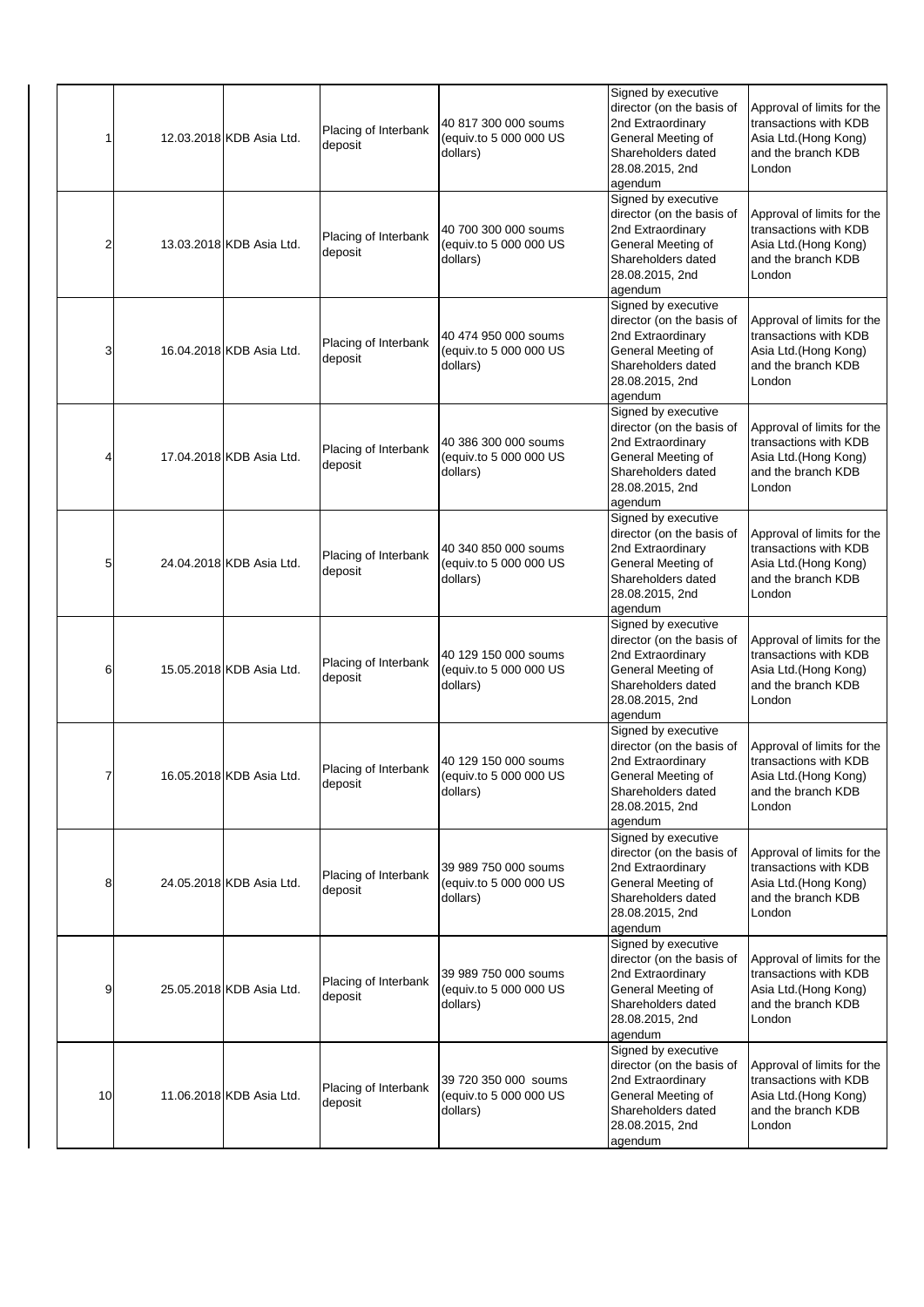| 11 | 13.06.2018 KDB Asia Ltd. | Placing of Interbank<br>deposit | 39 546 850 000 soums<br>(equiv.to 5 000 000 US<br>dollars) | Signed by executive<br>director (on the basis of<br>2nd Extraordinary<br>General Meeting of<br>Shareholders dated<br>28.08.2015, 2nd<br>agendum | Approval of limits for the<br>transactions with KDB<br>Asia Ltd.(Hong Kong)<br>and the branch KDB<br>London              |
|----|--------------------------|---------------------------------|------------------------------------------------------------|-------------------------------------------------------------------------------------------------------------------------------------------------|--------------------------------------------------------------------------------------------------------------------------|
| 12 | 14.06.2018 KDB Asia Ltd. | Placing of Interbank<br>deposit | 39 546 850 000 soums<br>(equiv.to 5 000 000 US<br>dollars) | Signed by executive<br>director (on the basis of<br>2nd Extraordinary<br>General Meeting of<br>Shareholders dated<br>28.08.2015, 2nd<br>agendum | Approval of limits for the<br>transactions with KDB<br>Asia Ltd.(Hong Kong)<br>and the branch KDB<br>London              |
| 13 | 19.06.2018 KDB Asia Ltd. | Placing of Interbank<br>deposit | 39 419 950 000 soums<br>(equiv.to 5 000 000 US<br>dollars) | Signed by executive<br>director (on the basis of<br>2nd Extraordinary<br>General Meeting of<br>Shareholders dated<br>28.08.2015, 2nd<br>agendum | Approval of limits for the<br>transactions with KDB<br>Asia Ltd.(Hong Kong)<br>and the branch KDB<br>London              |
| 14 | 13.08.2018 KDB Asia Ltd. | Placing of Interbank<br>deposit | 38 915 250 000 soums<br>(equiv.to 5 000 000 US<br>dollars) | Signed by executive<br>director (on the basis of<br>General Meeting of<br>Shareholders dated<br>28.06.2018, 9th<br>agendum of the day           | Approval of limits for the<br>transactions with KDB<br>Asia Ltd., the branch<br>KDB London and KDB<br>Head office        |
| 15 | 14.08.2018 KDB Asia Ltd. | Placing of Interbank<br>deposit | 38 951 000 000 soums<br>(equiv.to 5 000 000 US<br>dollars) | Signed by executive<br>director (on the basis of<br>General Meeting of<br>Shareholders dated<br>28.06.2018, 9th<br>agendum of the day           | Approval of limits for the<br>transactions with KDB<br>Asia Ltd., the branch<br>KDB London and KDB<br>Head office        |
| 16 | 13.09.2018 KDB Asia Ltd. | Placing of Interbank<br>deposit | 38 951 000 000 soums<br>(equiv.to 5 000 000 US<br>dollars) | Signed by executive<br>director (on the basis of<br>General Meeting of<br>Shareholders dated<br>28.06.2018, 9th<br>agendum of the day           | Approval of limits for the<br>transactions with KDB<br>Asia Ltd., the branch<br>KDB London and KDB<br>Head office        |
| 17 | 17.09.2018 KDB Asia Ltd. | Placing of Interbank<br>deposit | 39 310 850 000 soums<br>(equiv.to 5 000 000 US<br>dollars) | Signed by executive<br>director (on the basis of<br>General Meeting of<br>Shareholders dated<br>28.06.2018, 9th<br>agendum of the day           | Approval of limits for the<br>transactions with KDB<br>Asia Ltd., the branch<br><b>KDB London and KDB</b><br>Head office |
| 18 | 12.10.2018 KDB Asia Ltd. | Placing of Interbank<br>deposit | 40 905 400 000 soums<br>(equiv.to 5 000 000 US<br>dollars) | Signed by executive<br>director (on the basis of<br>General Meeting of<br>Shareholders dated<br>28.06.2018, 9th<br>agendum of the day           | Approval of limits for the<br>transactions with KDB<br>Asia Ltd., the branch<br>KDB London and KDB<br>Head office        |
| 19 | 24.10.2018 KDB Asia Ltd. | Placing of Interbank<br>deposit | 41 130 500 000 soums<br>(equiv.to 5 000 000 US<br>dollars) | Signed by executive<br>director (on the basis of<br>General Meeting of<br>Shareholders dated<br>28.06.2018, 9th<br>agendum of the day           | Approval of limits for the<br>transactions with KDB<br>Asia Ltd., the branch<br>KDB London and KDB<br>Head office        |
| 20 | 29.10.2018 KDB Asia Ltd. | Placing of Interbank<br>deposit | 41 130 500 000 soums<br>(equiv.to 5 000 000 US<br>dollars) | Signed by executive<br>director (on the basis of<br>General Meeting of<br>Shareholders dated<br>28.06.2018, 9th<br>agendum of the day           | Approval of limits for the<br>transactions with KDB<br>Asia Ltd., the branch<br>KDB London and KDB<br>Head office        |
| 21 | 20.11.2018 KDB Asia Ltd. | Placing of Interbank<br>deposit | 41 130 500 000 soums<br>(equiv.to 5 000 000 US<br>dollars) | Signed by executive<br>director (on the basis of<br>General Meeting of<br>Shareholders dated<br>28.06.2018, 9th<br>agendum of the day           | Approval of limits for the<br>transactions with KDB<br>Asia Ltd., the branch<br>KDB London and KDB<br>Head office        |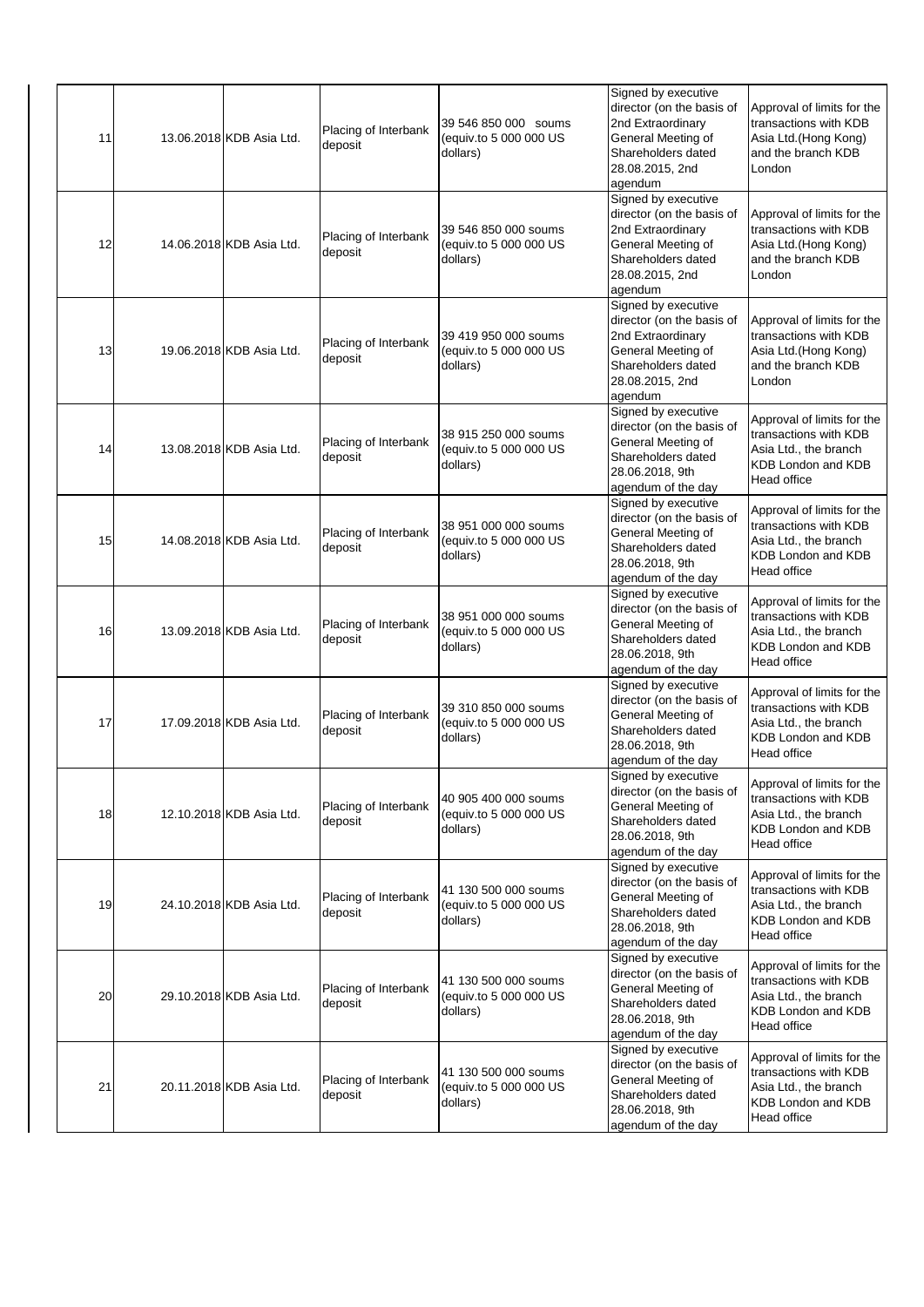|    | 22                           |                                                 | 21.11.2018 KDB Asia Ltd. | Placing of Interbank<br>deposit                      | 41 387 650 000 soums<br>(equiv.to 5 000 000 US<br>dollars)                                                                       | Signed by executive<br>director (on the basis of<br>General Meeting of<br>Shareholders dated<br>28.06.2018, 9th<br>agendum of the day | Approval of limits for the<br>transactions with KDB<br>Asia Ltd., the branch<br>KDB London and KDB<br>Head office        |
|----|------------------------------|-------------------------------------------------|--------------------------|------------------------------------------------------|----------------------------------------------------------------------------------------------------------------------------------|---------------------------------------------------------------------------------------------------------------------------------------|--------------------------------------------------------------------------------------------------------------------------|
|    | 23                           |                                                 | 29.11.2018 KDB Asia Ltd. | Placing of Interbank<br>deposit                      | 41 496 000 000 soums<br>(equiv.to 5 000 000 US<br>dollars)                                                                       | Signed by executive<br>director (on the basis of<br>General Meeting of<br>Shareholders dated<br>28.06.2018, 9th<br>agendum of the day | Approval of limits for the<br>transactions with KDB<br>Asia Ltd., the branch<br>KDB London and KDB<br>Head office        |
|    | 24                           |                                                 | 03.12.2018 KDB Asia Ltd. | Placing of Interbank<br>deposit                      | 41 496 000 000 soums<br>(equiv.to 5 000 000 US<br>dollars)                                                                       | Signed by executive<br>director (on the basis of<br>General Meeting of<br>Shareholders dated<br>28.06.2018, 9th<br>agendum of the day | Approval of limits for the<br>transactions with KDB<br>Asia Ltd., the branch<br><b>KDB London and KDB</b><br>Head office |
|    | 25                           |                                                 | 13.12.2018 KDB Asia Ltd. | Placing of Interbank<br>deposit                      | 41 563 200 000 soums<br>(equiv.to 5 000 000 US<br>dollars)                                                                       | Signed by executive<br>director (on the basis of<br>General Meeting of<br>Shareholders dated<br>28.06.2018, 9th<br>agendum of the day | Approval of limits for the<br>transactions with KDB<br>Asia Ltd., the branch<br>KDB London and KDB<br>Head office        |
|    | 26                           |                                                 | 17.12.2018 KDB Asia Ltd. | Placing of Interbank<br>deposit                      | 41 563 200 000 soums<br>(equiv.to 5 000 000 US<br>dollars)                                                                       | Signed by executive<br>director (on the basis of<br>General Meeting of<br>Shareholders dated<br>28.06.2018, 9th<br>agendum of the day | Approval of limits for the<br>transactions with KDB<br>Asia Ltd., the branch<br>KDB London and KDB<br>Head office        |
|    | 27                           |                                                 | 18.12.2018 KDB Asia Ltd. | Placing of Interbank<br>deposit                      | 41 627 950 000 soums<br>(equiv.to 5 000 000 US<br>dollars)                                                                       | Signed by executive<br>director (on the basis of<br>General Meeting of<br>Shareholders dated<br>28.06.2018, 9th<br>agendum of the day | Approval of limits for the<br>transactions with KDB<br>Asia Ltd., the branch<br>KDB London and KDB<br>Head office        |
|    | 28                           |                                                 | 19.12.2018 KDB Asia Ltd. | Placing of Interbank<br>deposit                      | 41 627 950 000 soums<br>(equiv.to 5 000 000 US<br>dollars)                                                                       | Signed by executive<br>director (on the basis of<br>General Meeting of<br>Shareholders dated<br>28.06.2018, 9th<br>agendum of the day | Approval of limits for the<br>transactions with KDB<br>Asia Ltd., the branch<br>KDB London and KDB<br><b>Head office</b> |
|    |                              |                                                 |                          |                                                      | <b>LIST OF AFFILIATES</b>                                                                                                        |                                                                                                                                       |                                                                                                                          |
|    |                              |                                                 |                          |                                                      | (As of the end of the year)                                                                                                      |                                                                                                                                       |                                                                                                                          |
| 16 | N <sub>2</sub>               | Full name or the<br>name of the<br>counterparty | city, district)          | Location (residence) (state, region,                 | The foundation on which they are recognized as<br>amiliates                                                                      |                                                                                                                                       | Date of the foundation                                                                                                   |
|    | 1                            | Korea<br>Development Bank<br>(KDB)              |                          | Republic of Korea, Seoul                             | Legal entity owning 20% or more shares in the charter<br>capital of JSC                                                          |                                                                                                                                       | 10.02.2006                                                                                                               |
|    | $\overline{\mathbf{c}}$<br>3 | Cho Seung Hyun<br>Min In Hwan                   |                          | Republic of Korea, Seoul<br>Republic of Korea, Seoul | Member of Supervisory Board<br>Member of Supervisory Board                                                                       |                                                                                                                                       | 03.03.2017<br>01.03.2018                                                                                                 |
|    | 4                            | Kim Joong Gon                                   |                          | Republic of Korea, Seoul                             | Member of Supervisory Board                                                                                                      | 03.03.2017                                                                                                                            |                                                                                                                          |
|    | 5                            | Kim Kook Jong                                   |                          | Republic of Korea, Seoul                             | Member of Supervisory Board                                                                                                      |                                                                                                                                       | 03.03.2017                                                                                                               |
|    | 6                            | Saydullaev<br>Nodirbek<br>Narzullaevich         |                          | Republic of Uzbekistan, Tashkent                     | Member of Supervisory Board                                                                                                      |                                                                                                                                       | 23.06.2017                                                                                                               |
|    | $\overline{7}$               | Kim In Joo                                      |                          | Republic of Uzbekistan, Tashkent                     | A person executing the powers of the Chairman of the<br>Management Board                                                         |                                                                                                                                       | 13.02.2015                                                                                                               |
|    | 8                            | Kulmatov Akbar<br>Rashidovich                   |                          | Republic of Uzbekistan, Tashkent                     | A person executing the powers of the Chairman of the<br>Management Board                                                         |                                                                                                                                       | 28.12.2012                                                                                                               |
|    | 9                            | Oh Seong Yoeb                                   |                          | Republic of Uzbekistan, Tashkent                     | A person executing the powers of the Chairman of the<br>Management Board                                                         |                                                                                                                                       | 07.10.2016                                                                                                               |
|    | 10                           | Heung Jun Kim                                   |                          | Republic of Uzbekistan, Tashkent                     | A person executing the powers of the Chairman of the<br>Management Board<br>A person executing the powers of the Chairman of the |                                                                                                                                       | 25.08.2017                                                                                                               |
|    | 11                           | Rhee In Kee                                     |                          | Republic of Uzbekistan, Tashkent                     | Management Board<br>A person executing the powers of the Chairman of the                                                         |                                                                                                                                       | 07.10.2016                                                                                                               |
|    | 12                           | Park Hyun Uk<br>Juraev Abror                    |                          | Republic of Uzbekistan, Tashkent                     | <b>Management Board</b><br>A person executing the powers of the Chairman of the                                                  |                                                                                                                                       | 28.08.2018                                                                                                               |
|    | 13                           | <b>Baxshillaevich</b><br>Rakhmanberdiev         |                          | Republic of Uzbekistan, Tashkent                     | <b>Management Board</b>                                                                                                          |                                                                                                                                       | 07.10.2016                                                                                                               |
|    | 14                           | Gayrat<br>Abduganievich                         |                          | Republic of Uzbekistan, Tashkent                     | A person executing the powers of the Chairman of the<br>Management Board                                                         |                                                                                                                                       | 07.10.2016                                                                                                               |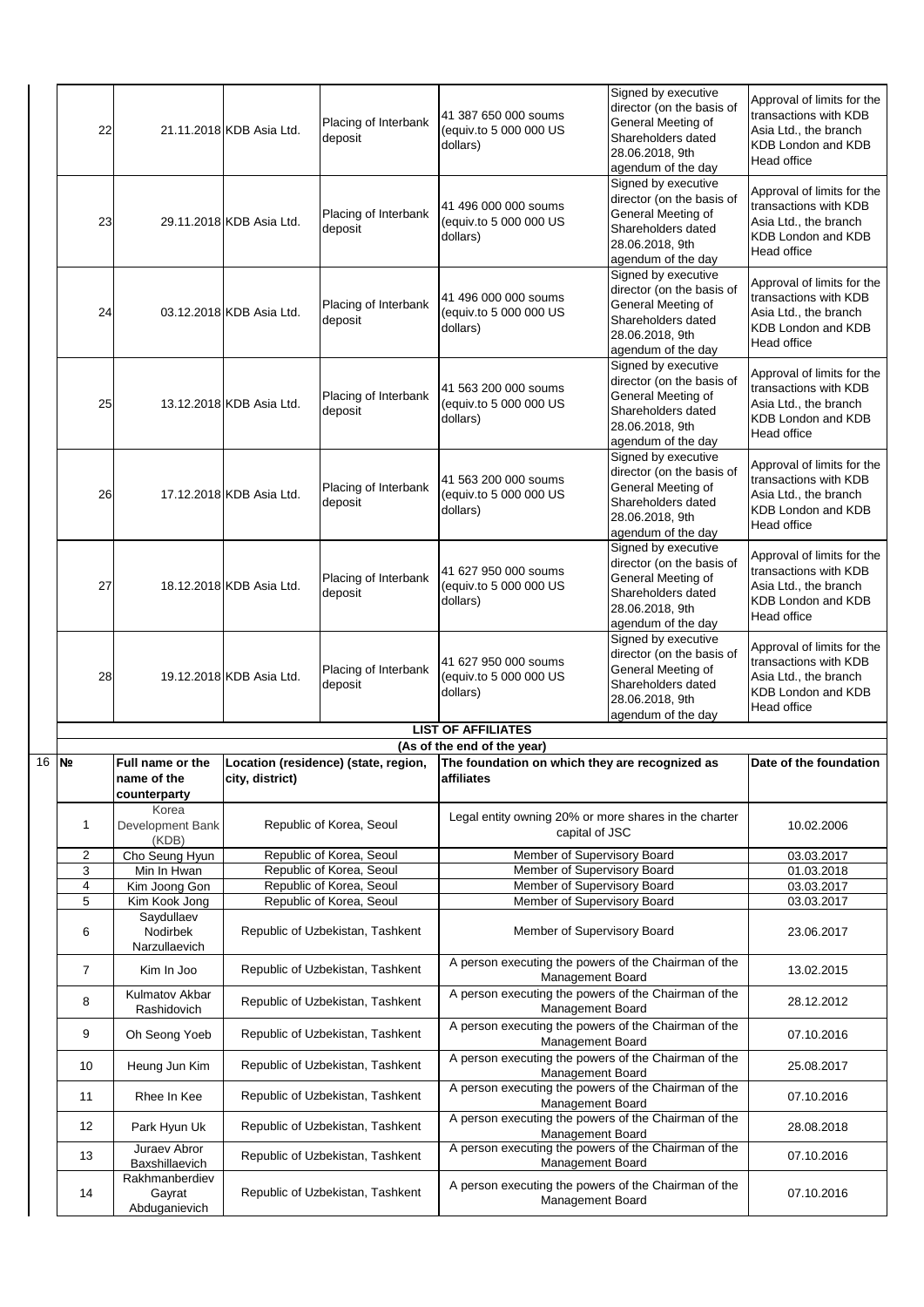| 15 | Saydakhmedov<br>Saydmakhmud<br>Saydmamurovich                                   | Republic of Uzbekistan, Tashkent | A person executing the powers of the Chairman of the<br>Management Board                                                                                      | 28.12.2012 |
|----|---------------------------------------------------------------------------------|----------------------------------|---------------------------------------------------------------------------------------------------------------------------------------------------------------|------------|
| 16 | KDB Asia (HK) Ltd.                                                              | Hongkong                         | Legal entity whose 20% or more shares in the charter<br>capital are owned by the same legal entity owning 20%<br>or more shares in the charter capital of JSC | 10.02.2006 |
| 17 | KDB Ireland Co.,<br>Ltd.                                                        | Ireland                          | Legal entity whose 20% or more shares in the charter<br>capital are owned by the same legal entity owning 20%<br>or more shares in the charter capital of JSC | 10.02.2006 |
| 18 | <b>KDB Bank Europe</b><br>Ltd.                                                  | Hungary                          | Legal entity whose 20% or more shares in the charter<br>capital are owned by the same legal entity owning 20%<br>or more shares in the charter capital of JSC | 10.02.2006 |
| 19 | Banco KDB Do<br>Brasil S.A                                                      | Brazil                           | Legal entity whose 20% or more shares in the charter<br>capital are owned by the same legal entity owning 20%<br>or more shares in the charter capital of JSC | 10.02.2006 |
| 20 | <b>KDB Capital</b><br>Corporation                                               | Republic of Korea                | Legal entity whose 20% or more shares in the charter<br>capital are owned by the same legal entity owning 20%<br>or more shares in the charter capital of JSC | 10.02.2006 |
| 21 | <b>KDB</b> Infrastructure<br><b>Investment Asset</b><br>Management Co.,<br>Ltd. | Republic of Korea                | Legal entity whose 20% or more shares in the charter<br>capital are owned by the same legal entity owning 20%<br>or more shares in the charter capital of JSC | 10.02.2006 |
| 22 | <b>Daewoo</b><br>Shipbuilding &<br>Marine<br>Engineering Co.,<br>$H + d$        | Republic of Korea                | Legal entity whose 20% or more shares in the charter<br>capital are owned by the same legal entity owning 20%<br>or more shares in the charter capital of JSC | 10.02.2006 |
| 23 | Shinhan Heavy<br>Industries Co., Ltd.                                           | Republic of Korea                | Legal entity whose 20% or more shares in the charter<br>capital are owned by the same legal entity owning 20%<br>or more shares in the charter capital of JSC | 03.09.2009 |
| 24 | Sam Woo Heavy<br>Industries Co., Ltd.                                           | Republic of Korea                | Legal entity whose 20% or more shares in the charter<br>capital are owned by the same legal entity owning 20%<br>or more shares in the charter capital of JSC | 01.01.2011 |
| 25 | Daehan<br>Shipbuilding<br>Co., Ltd.                                             | Republic of Korea                | Legal entity whose 20% or more shares in the charter<br>capital are owned by the same legal entity owning 20%<br>or more shares in the charter capital of JSC | 01.01.2011 |
| 26 | Korea<br>Infrastructure Fund                                                    | Republic of Korea                | Legal entity whose 20% or more shares in the charter<br>capital are owned by the same legal entity owning 20%<br>or more shares in the charter capital of JSC | 10.02.2006 |
| 27 | Korea Education<br>Fund                                                         | Republic of Korea                | Legal entity whose 20% or more shares in the charter<br>capital are owned by the same legal entity owning 20%<br>or more shares in the charter capital of JSC | 08.12.2006 |
| 28 | Korea BTL Fund 1                                                                | Republic of Korea                | Legal entity whose 20% or more shares in the charter<br>capital are owned by the same legal entity owning 20%<br>or more shares in the charter capital of JSC | 19.07.2006 |
| 29 | Korea Railroad<br>Fund 1                                                        | Republic of Korea                | Legal entity whose 20% or more shares in the charter<br>capital are owned by the same legal entity owning 20%<br>or more shares in the charter capital of JSC | 08.12.2006 |
| 30 | KDB Venture M&A<br><b>PEF</b>                                                   | Republic of Korea                | Legal entity whose 20% or more shares in the charter<br>capital are owned by the same legal entity owning 20%<br>or more shares in the charter capital of JSC | 02.05.2007 |
| 31 | <b>KDB Consus Value</b><br><b>PEF</b>                                           | Republic of Korea                | Legal entity whose 20% or more shares in the charter<br>capital are owned by the same legal entity owning 20%<br>or more shares in the charter capital of JSC | 04.02.2010 |
| 32 | Components &<br>Materials M&A<br>PEF                                            | Republic of Korea                | Legal entity whose 20% or more shares in the charter<br>capital are owned by the same legal entity owning 20%<br>or more shares in the charter capital of JSC | 29.12.2009 |
| 33 | KDB Value PEF VI                                                                | Republic of Korea                | Legal entity whose 20% or more shares in the charter<br>capital are owned by the same legal entity owning 20%<br>or more shares in the charter capital of JSC | 09.07.2009 |